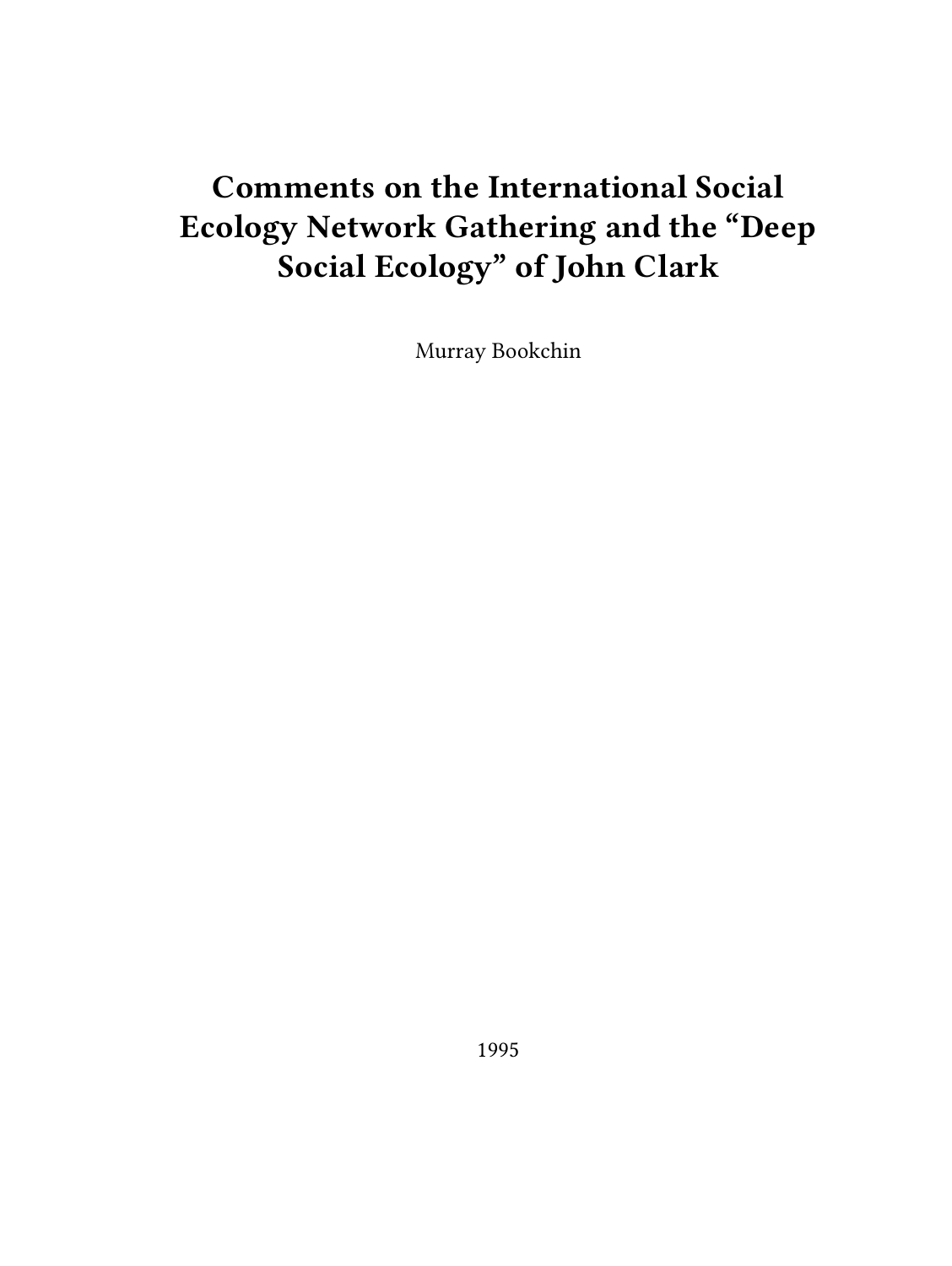## **Contents**

|             | 3  |
|-------------|----|
|             | 4  |
| Ш           | 5  |
|             | 7  |
|             | 8  |
| VI.         | 10 |
|             | 12 |
| <b>VIII</b> | 13 |
| IX          | 16 |
| X           | 18 |
| XI          | 19 |
|             | 20 |
| <b>XIII</b> | 21 |
| <b>XIV</b>  | 22 |
|             | 23 |
| XVI.        | 23 |
|             | 26 |
|             | 28 |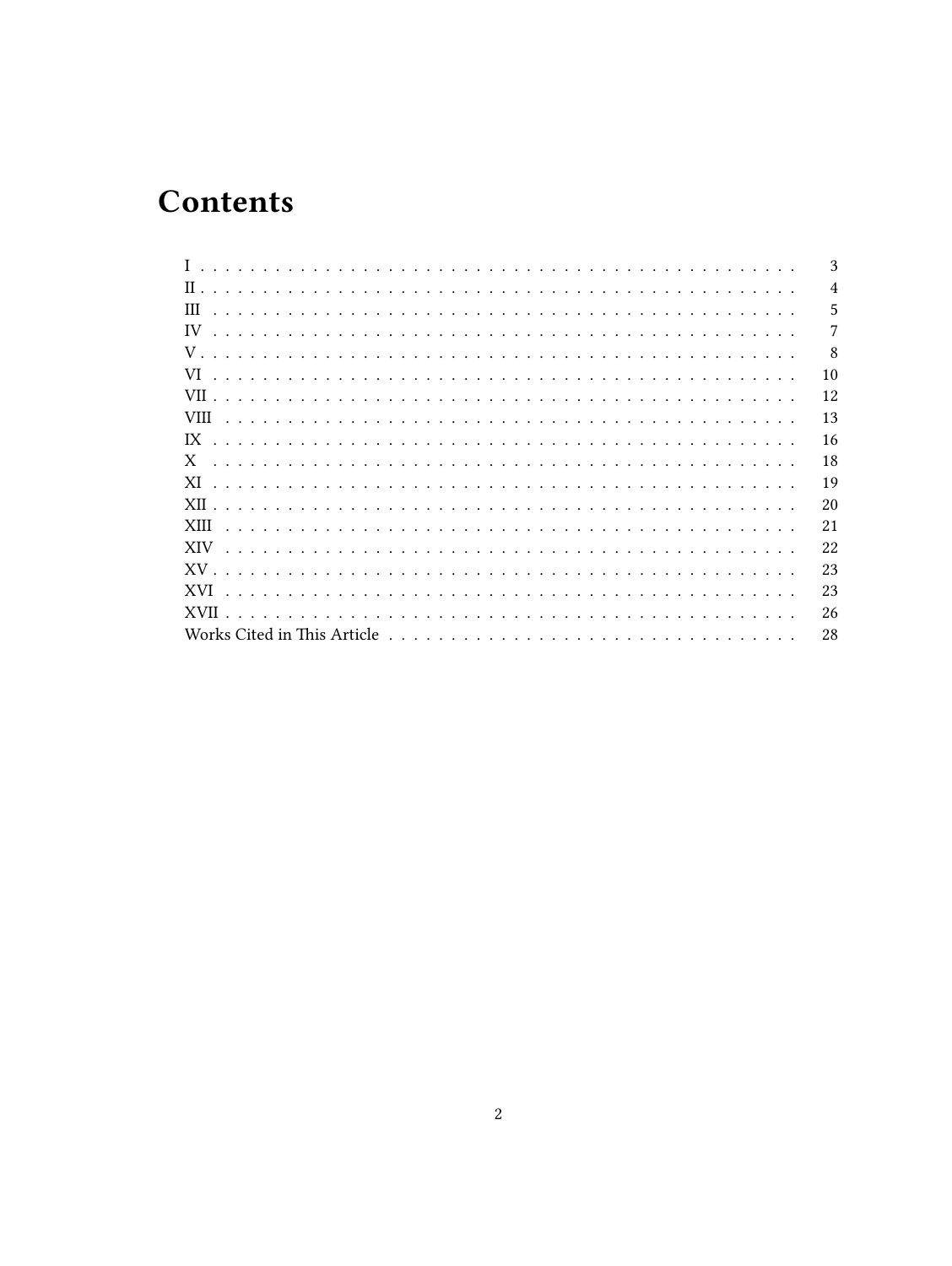<span id="page-2-0"></span>Between August 14 and 19, 1995, an international social ecology network gathering met near Dunoon, Scotland, to discuss the topic "Democracy and Ecology." Its agenda featured, among other presentations, a one-hour summary of a long essay by John Clark titled "The Politics of Social Ecology: Beyond the Limits of the City."

My age and growing disabilities prevented me from attending the gathering, which caused me some concern since Clark has broken with social ecology and become, as he impishly denominated himself in *The Trumpeter,* an organ of the deep ecology "movement," a "deep social ecologist, or social deep ecologist" (Clark, *Trumpeter,* p. 104). For quite some time, in fact, Clark's writings in the deep ecology and anarchist press had already been fundamentally at odds with social ecology and were blurring major differences between the two tendencies, at a time when it is of essential importance to distinguish them clearly. The views he had been advancing were essentially mystical and, from a social ecological and social anarchistic perspective, reactionary.

I strongly objected in two personal conversations with Michael Small, the gathering's convener, that highlighting Clark as a major speaker was legitimating him as a social ecologist — when he had been in the process of shedding social ecology for quite some time. Not only did I feel that Clark's tendency to grossly confuse  $-$  and even mislead  $-$  people who regard themselves as social ecologists would likely create problems at the gathering; I was also deeply concerned that the gathering would not remain the "educational experience" or "interchange of views" among social ecologists that it was intended to be, but attempt to function instead as a founding congress for a social ecology network.

Further, I voiced to Small my strong fears that any "statement" that might emerge from such a gathering would almost certainly compromise the basic principles of social ecology. Small, in turn, assured me emphatically that "we would know how to deal with Clark" (or words to that effect) and that the gathering would remain strictly educational in nature. To express my own views on social ecology as unequivocally as possible, I sent on to the gathering several "Theses on Social Ecology in a Period of Reaction" that I had written.

As it turned out, some of my deepest concerns about this gathering appear to have been confirmed. It does appear to have tried to function as something of a founding congress, by producing a one-page draft statement of "Principles of the International Social Ecology Network." To my astonishment, I learned that when the committee was formed to draft the statement, Clark was nominated to participate — and that he did participate in its preparation. The confused, indeed bizarrely hybridized nature of the draft statement that resulted from the committee's work appears to be due in large measure to the wrangling that Takis Fotopoulos, editor of *Society and Nature,* who also sat on the committee, was obliged to engage in with Clark. Fotopoulos, who is explicitly committed to libertarian municipalism, had to defend the document's meager political contents against Clark's insistent efforts to denature it in favor of spiritualistic formulations.

Having piggybacked his Taoist version of ecology atop social ecology for many years, John Clark's more recent writings often involve an unsavory denaturing of concepts filched from social ecology and from serious social anarchist movements of the past. (I shudder to think what older Spanish anarchist comrades whom I came to know like Gaston Leval and Jose Peirats would have made of his misuse of the phrase "affinity group.") Now, as he shifts his ideological identification from "social ecologist" to "social deep ecologist," he can in all probability look forward to a new career among deep ecologists as a revered apostate, riding on the current wave of antihumanism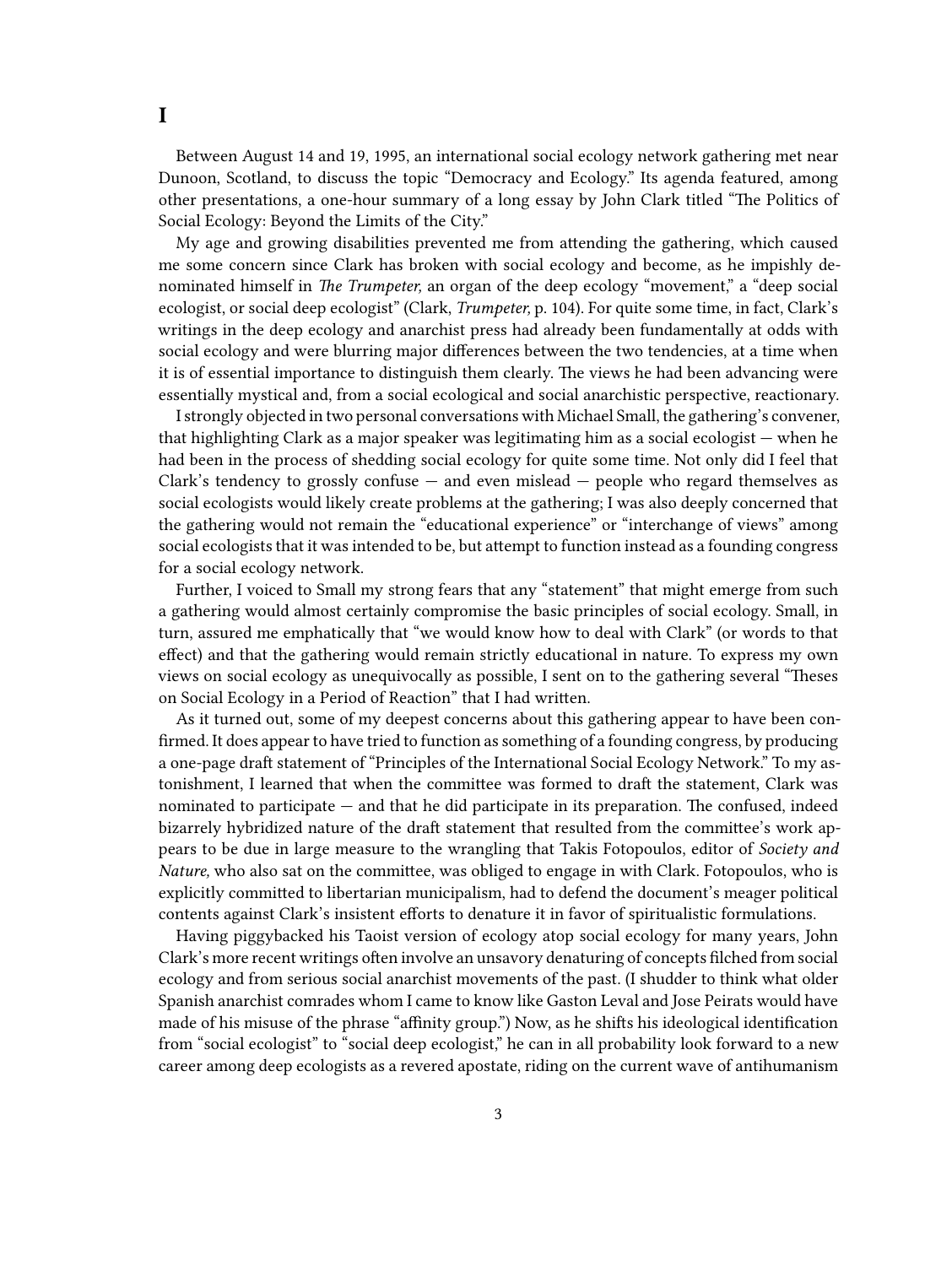and mysticism that threatens to render the ecology movement socially irrelevant. Indeed, he has already plunged with vigor into his new career by writing appreciatively of the works of Father Thomas Berry, Arne Naess, et al. in the deep ecology press, while his own "surregionalist" writings have been republished with appreciation in the lifestyle anarchist periodical *The Fifth Estate*.

Happily, Small has apparently had second thoughts about the way he organized the gathering. But let me suggest that Clark has no more place on a policymaking body at a social ecology organizing gathering than I have on a similar body at a deep ecology organizing gathering, let alone as a featured speaker. He has every right to attend or call gatherings and conferences based on views and writings that he supports, and I would earnestly encourage all who share his views to partake of such transcendental experiences for as long as they like and wherever they please.

But the evidence that Clark had no place on this committee lies in the statement itself: in its mixed messages, some of which are sharply at odds with each other; in its relegation of libertarian or confederal municipalism to a secondary status among a collection of largely communitarian options; and in its queasy tilt toward a personalistic lifestyle outlook, indeed toward a narcissism that has already produced ugly results in Euro-American anarchism, whatever the latter word has come to mean in the absence of the qualifying adjective *social*.

We are facing a real crisis in this truly counterrevolutionary time  $-$  not only in society's relationship with the natural world but in human consciousness itself. By designating himself as a "social deep ecologist or a deep social ecologist," Clark has obfuscated earnest attempts to demarcate the differences between a deadening mystical, often religious, politically inert, and potentially reactionary tendency in the ecology movement, and one that is trying to emphasize the need for fundamental social change and fight uncompromisingly the "present state of political culture."

#### <span id="page-3-0"></span>**II**

As to the essay that Clark summarized and apparently distributed at the Scotland gathering, it reveals how far he has drifted from social ecology, and more importantly, it reflects the kind of irresponsible thinking that increasingly marks the present period. This document, titled "The Politics of Social Ecology: Beyond the Limits of the City," bears the following caveat: "Note: This is a draft. Please do not copy or quote it. Comments are welcome"

Bluntly speaking, I regard this caveat as scandalous. Clark is not simply circulating his paper to a few friends and colleagues for comment, which is what one usually does with essays so marked, before their publication. Instead, he seems to have distributed this twenty-six-page single-spaced propaganda tract against libertarian municipalism to a gathering of several score people from different parts of the world. Having distributed the essay and summarized its contents in his presentation, Clark apparently permitted the participants to take his "restricted" criticism of libertarian municipalism back home to their respective countries, where they would be likely to circulate it further.

In short, despite his injunction against quoting from the essay, Clark clearly brought his attack on libertarian municipalism into the public sphere and used it to try to obstruct an attempt by social ecologists to build a movement on terms with which he disagrees. And what those terms are, Clark has recently made clear in his house organ, the *Delta Greens Quarterly*: "We need a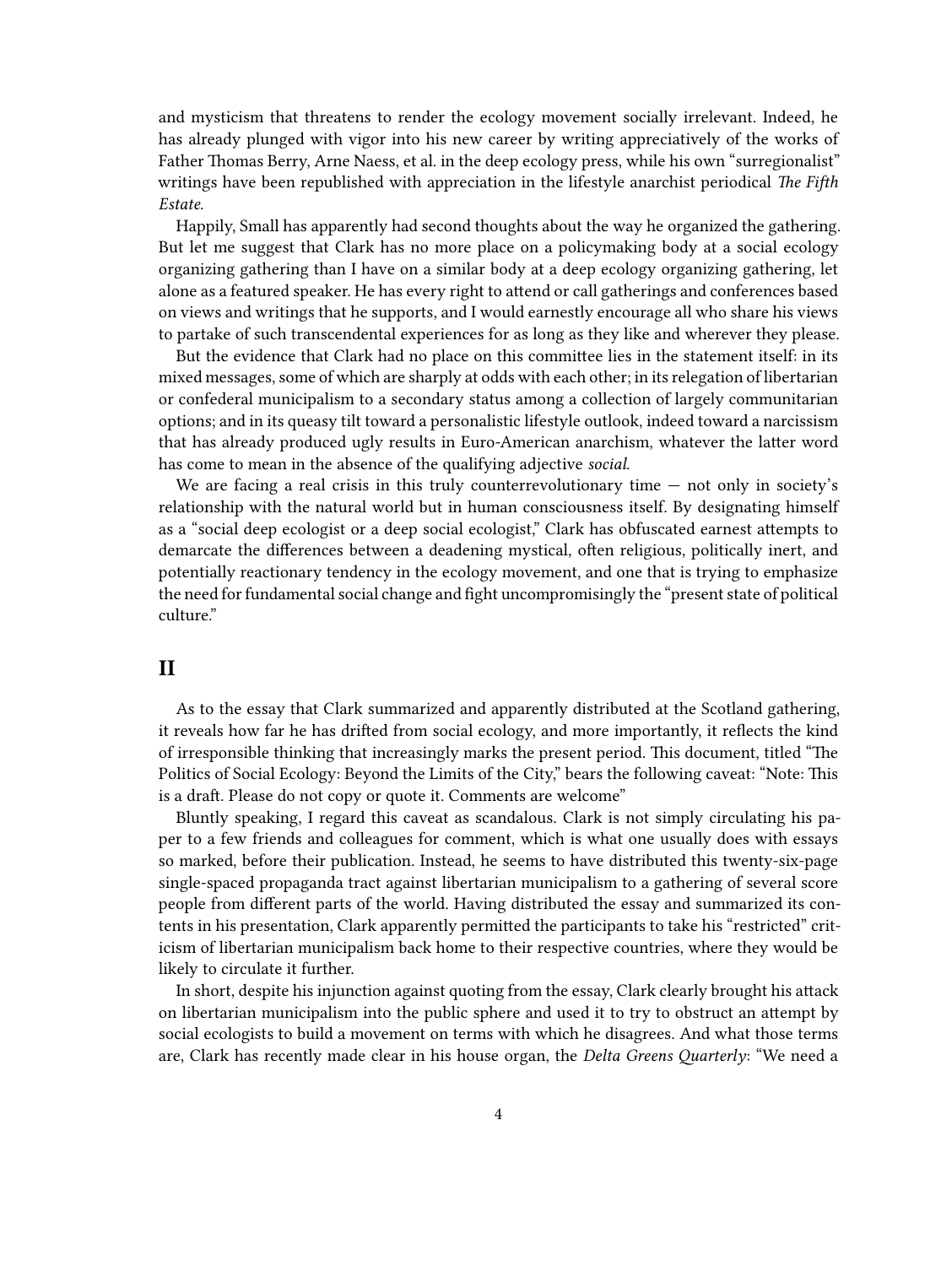spiritual revolution more than a political platform, and a regenerated community more than a political movement" (Clark, *Delta Greens,* p. 2).

It is clear, then, that Clark is trying to immunize himself to criticism by abjuring people from explicitly quoting from his essay. Such behavior may wash at academic conferences, if you please, but it is a scandalous ploy in the political sphere. Clark should not be permitted to shield himself from criticism of his widely distributed attack on social ecology, and I have no intention whatever of honoring his grossly dishonorable abjuration. Behind his patina of uplifting spirituality, his behavior exhibits an immorality that beggars some of the worst hypocrisies I have encountered in decades of political life, and he should be held morally as well as intellectually accountable for his behavior.

#### <span id="page-4-0"></span>**III**

The central component of Clark's dispute with me is his objection to libertarian municipalism, a view that I have long argued constitutes the politics of social ecology, notably a revolutionary effort in which freedom is given institutional form in public assemblies that become decisionmaking bodies. It depends upon libertarian leftists running candidates at the local municipal level, calling for the division of municipalities into wards, where popular assemblies can be created that bring people into full and direct participation in political life. Having democratized themselves, municipalities would confederate into a dual power to oppose the nation-state and ultimately dispense with it and with the economic forces that underpin statism as such. Libertarian municipalism is thus both a historical goal and a concordant means to achieve the revolutionary "Commune of communes."

Libertarian or confederal municipalism is above all a *politics* that seeks to create a vital democratic public sphere. In my *Urbanization Without Cities* as well as other works, I have made careful but crucial distinctions between three societal realms: the social, the political, and the state. What people do in their homes, what friendships they form, the communal lifestyles they practice, the way they make their living, their sexual behavior, the cultural artifacts they consume, and the rapture and ecstasy they experience on mountaintops — all these personal as well as materially necessary activities belong to what I call the *social* sphere of life. Families, friends, and communal living arrangements are part of the social realm. Apart from matters of human rights, it is the business of no one to sit in judgment of what consenting adults freely engage in sexually, or of the hobbies they prefer, or the kinds of friends they adopt, or the mystical practices they may choose to perform.

However much all aspects of life interact with one another, none of these *social* aspects of human life properly belong to the *public* sphere, which I explicitly identify with *politics* in the Hellenic sense of the term. In creating a new politics based on social ecology, we are concerned with what people do in this *public or political sphere,* not with what people do in their bedrooms, living rooms, or basements.

Clark, for his part, claims to go "beyond" the political realm, and expansively attempts to make cooperative institutions outside the political sphere — what I consider parts of the social realm, not the political — into *central* parts of his approach to social change. "Political programs [no less!] must be placed within the context of the development of a strong, many-sided ecological communitarian culture," he writes — and verily it is a "culture" (not a politics) of "producer coop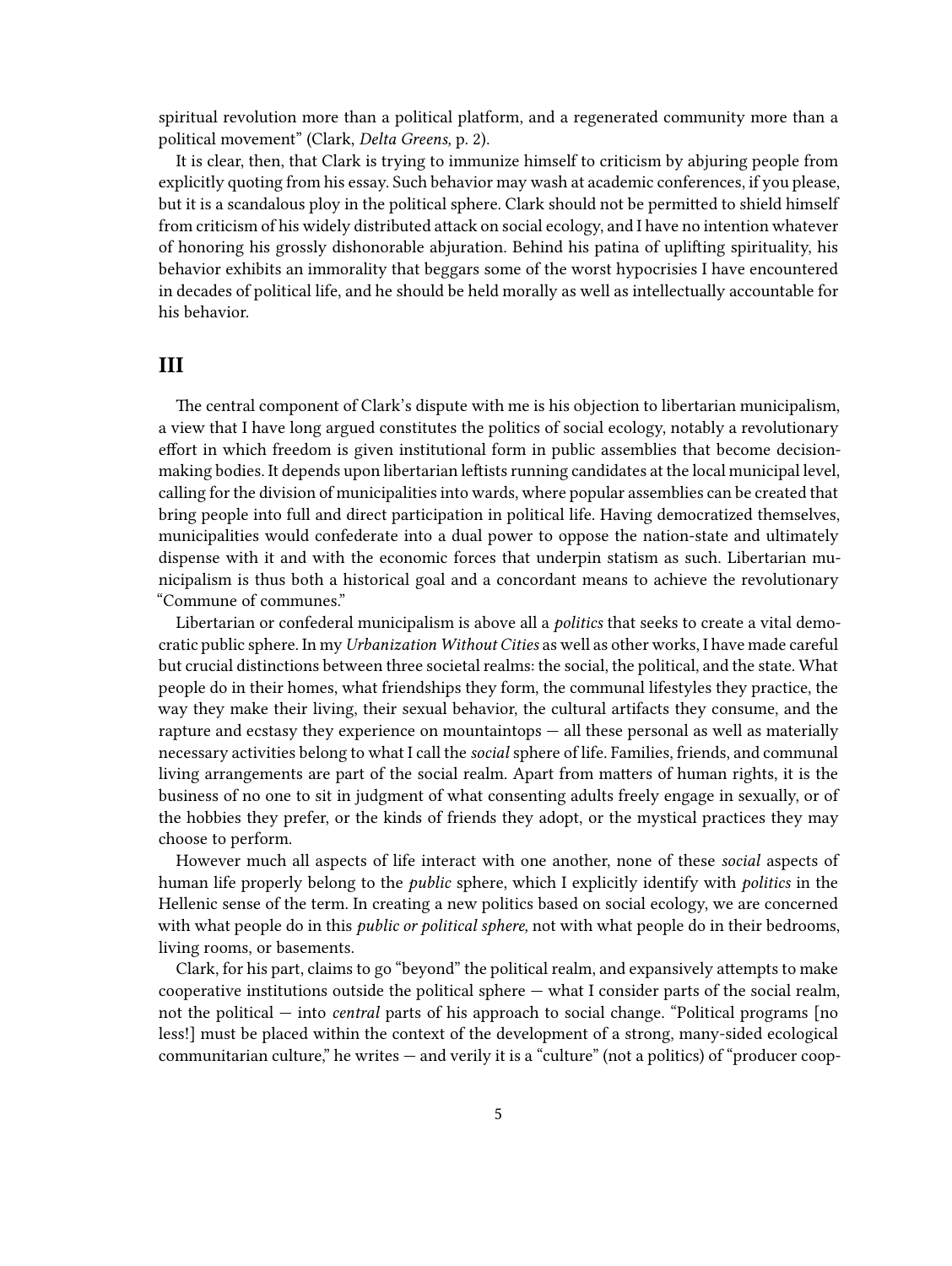eratives, consumer cooperatives, land trusts, and other more limited cooperative forms," possibly like the "Mondragon system [which] is certainly not revolutionary [but] has achieved notable successes in instituting more cooperative and democratic forms of production" (p. 22). In effect, Clark dispenses with the distinction between the political and the social. Doubtless, the workplace is a realm that a municipality and confederation of municipalities has to reclaim for the political sphere in the future — in a municipalized economy. But to include it *now* in that sphere, replete with "bosses" (p. 6), no less, is to dissolve the political into the social as it exists today and to make the untransformed realm of exploitation analogous to the transformative realm of freedom.

Clark's accusation that I "prioritize" the municipality over the family and other domestic arrangements causes me some puzzlement. Even a modicum of a historical perspective shows that it is precisely the *municipality* that most individuals must deal with directly, once they leave the social realm and enter the public sphere. Doubtless the municipality is usually the place where even a great deal of *social* life is existentially lived — school, work, entertainment, and simple pleasures like walking, bicycling, and disporting themselves, which does not efface its distinctiveness as a unique sphere of life.

Clark, however, thoroughly confuses people's *private* satisfactions — and for that matter, their personal needs, responsibilities, and duties — with the political public sphere. Indeed, he writes about their relationships in a startling way: "Millions of individuals [!] in modern society [!] deal most directly with the mass media," he tells us, "by way of their television sets, radios, newspapers and magazines, until they go to work and deal with bosses, coworkers and technologies, after which they return to the domestic hearth [!] and further bombardment by the mass media" (p. 6).

This reduction of the historico-civilizational domain introduced by the city simply to individuals "most directly" dealing "with their television sets, radios, newspapers, and magazines" is not without a certain splendor, putting as it does our "relationships" with the modern mass media on an equal plane with the relationships that free or increasingly free citizens could have in the civic sphere or political domain.

Not even democracy itself is immune to dissolution into the private and personal. "It would be a mistake to associate democracy with any *form* of decision-making," Clark advises. For the "ultimate [!] expression of democracy," he tells us, "is the creation of a democratic system of values in a community that is embodied in the lives and social practices of all the people. Every [!] action in every [!] sphere of life [!] is a kind [!] of legislating, whether one does so through unthinkingly mimicking others or through expressing something that has never existed before" (p. 20).

Is *democracy* really to be reduced merely to Clark's irresponsible "surregionalist" wordplay? Is it to be so trivialized that it includes the "legislating" we do in our privies? The gasps we emit after orgasms? The Walter Mitty fantasies we have while inserting carburetors into an automobile engine on an assembly line? If Clark can put "unthinking mimicking" on the same plane as rational discourse, we have broken away not only from politics but from adulthood and must surrender a historic achievement — democracy — to the darkness of infantile mimesis.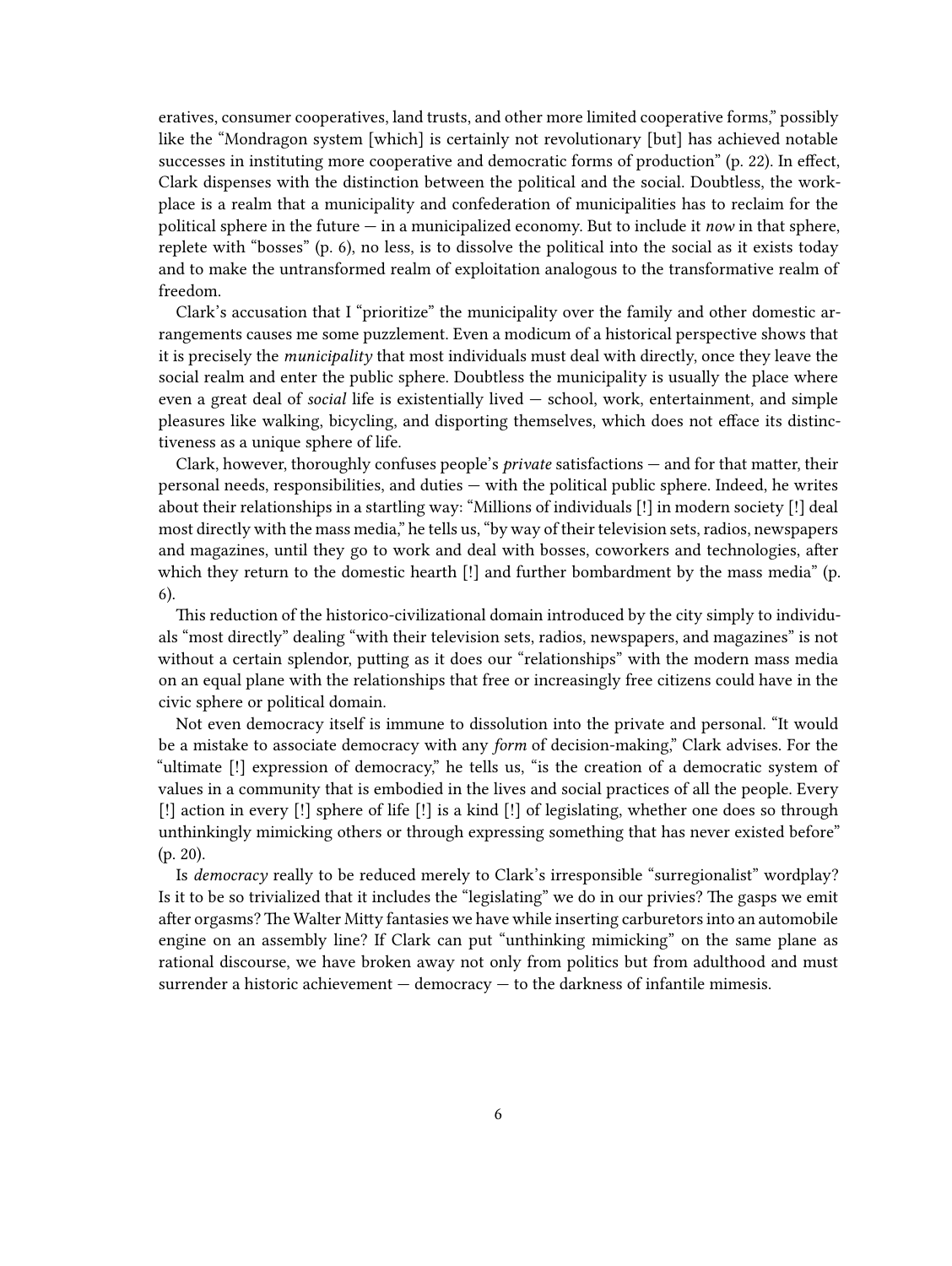<span id="page-6-0"></span>One of the more bizarre features of Clark's essay is that he attempts to mine social ecology, especially my own writings, in order to justify his obfuscation of the political and social. He looks for places where I upheld the importance of cooperatives or countercultural endeavors, apparently in an attempt to show that I once considered cooperatives and communal living arrangements to be quintessentially *political* at an earlier stage of my thinking, rather than cultural or social, and that the development of my libertarian municipalist ideas has constituted a replacement of this older idea in my work.

In fact, most of Clark's citations from my works are outright distortions that are crudely removed from their context. On page 2 of his essay, to take just one example, the reader is told that "especially in [my] early works from the mid-60's, [I] expressed considerable enthusiasm for a variety of approaches to political, economic and cultural change." Whereupon, turning to my essay "The Forms of Freedom" — which I wrote nearly thirty years ago (in January 1968) — Clark adduces a passage wherein I favorably envision "young people renewing social life just as they renew the human species" by leaving large cities, founding "nuclear ecological *communities*" as "*the modern city begins to shrivel,* to contract and to disappear" (emphasis added). Clark not only warps this quotation by removing it from its context in "The Forms of Freedom" but he jumbles the "political, economic and cultural," as though in the development of my thinking, confederal municipalism later replaced this "variety of approaches" to political life.

Let me state from the outset that I never declared even in the 1980s and 1990s that confederal municipalism is a *substitute* for the manifold dimensions of cultural or even private life. "The Forms of Freedom," the essay from which Clark draws the quotation, is *overwhelmingly* devoted to validating, of all things, civic popular assemblies. Or  $-$  dare I use the words?  $-$  libertarian municipalism, although I did not yet call it by that name (reprinted in *Post-Scarcity Anarchism,* hereinafter cited as *PSA*). Thus, within the space of eight pages of *PSA,* I discuss the Athenian *ecclesia* (for four pages), the Parisian revolutionary sections of the 1790s (for another four pages), and later the *ecclesia* and the sections again, for another three pages. On page 168, I even point to the "famous problem of 'dual power'" and the "danger of the incipient state" that might emerge in any revolution (*PSA,* p. 168) — themes that have been central to my writings in the late 1980s and 1990s. These continuities in my work conveniently escape Clark's observation.

The passage that Clark quotes from "The Forms of Freedom" on "young people" who will renew "social life," as it happens, appears in the last paragraph of this lengthy essay, the overwhelming bulk of which explicitly focuses on how we can begin to physically decentralize large cities. Clark thus distorts the sense in which I "envision young people renewing social life" and minimizes my emphasis on popular assemblies, from neighborhood "sections" to *new* citywide Atheniantype "ecclesias" and new *municipalities* as the bases for a future libertarian society. I emphasized these themes back in 1968 and even in my writings of the 1950s. So emphatically did I stress the importance of participation in local elections in my lead article ("Spring Offensives and Summer Vacations") in the last issue of *Anarchos* (in 1972), that Judith Malina, with the aid of an anarchist printer, inserted a criticism of electoralism into the magazine without my consent or that of the editors (an illustration of the "morality" to which some of our high-minded anarchists are prone).

Clark's modus operandi marks nearly every quotation he adduces to support his claim that my views underwent a transformation — as though a transformation as such were somehow reprehensible. Still, ideas similar to libertarian municipalism — the "final step," in which "the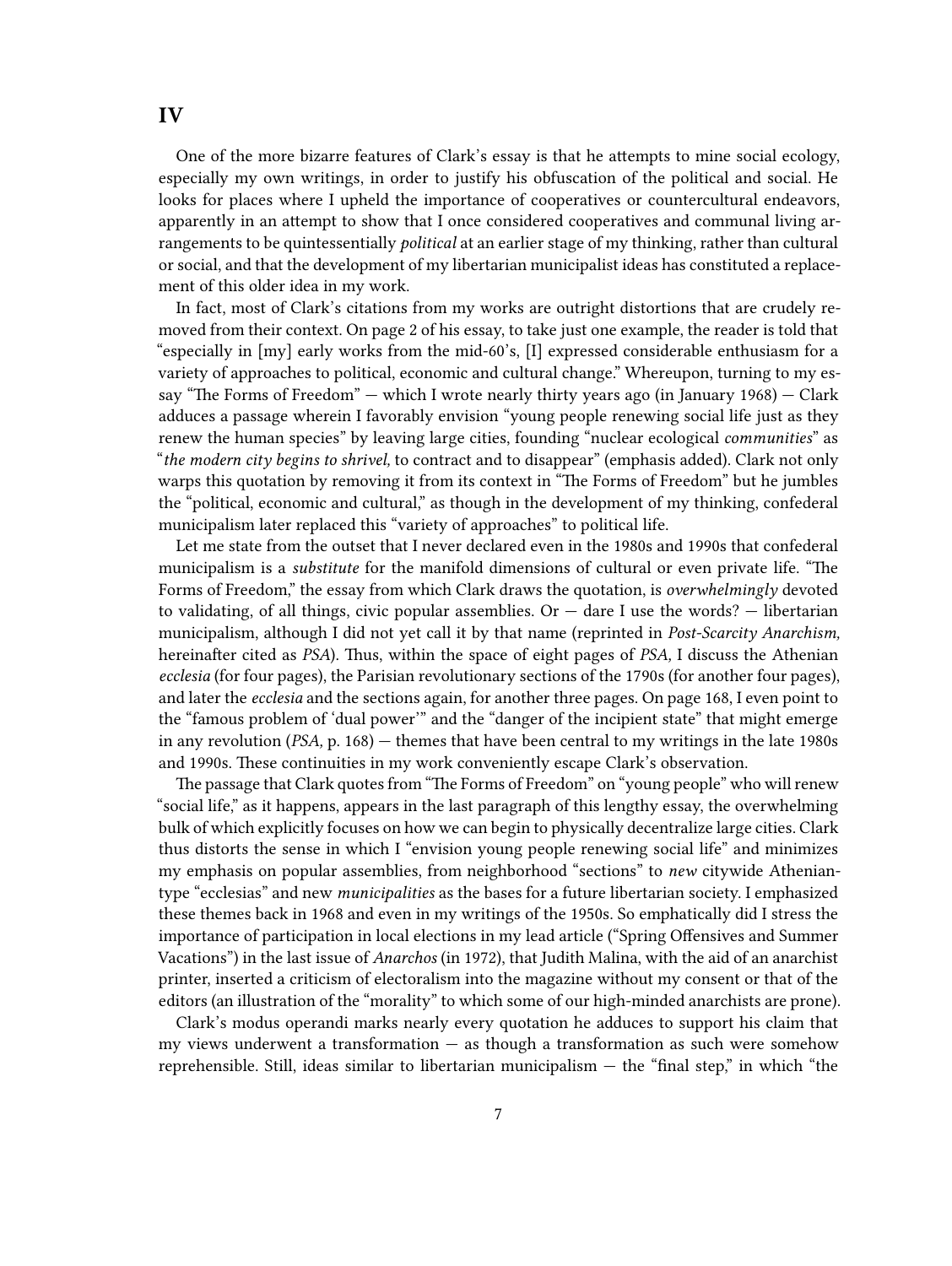municipality becomes the central political reality, and the municipal assembly, becomes the preeminent organ [!] of democratic politics" (p. 2), as he puts it in his very crude rephrasing  $-$  are described in many of my 1960s and 1970s writings, including "Ecology and Revolutionary Thought" (February 1965, in *PSA* pp. 80–81) and "Self-Management and the New Technology" (June 1979, in *Toward an Ecological Society,* hereinafter cited as *TES*, p. 115). When Clark pulls a quotation from "Toward a Vision of the Urban Future" (December 1978, in *TES,* pp. 182–83) to support his claim that I "look with favor on a variety of popular initiatives" such as "block committees, equity programs, ad hoc committees," and the like [Clark, p. 2]), it is on a page directly opposite from one on which ideas of libertarian municipalism appear. His endeavor to portray me as a fickle thinker whose "political vision has moved from radical utopianism, to revolutionary anarchism, to municipal socialism" — no less! — is completely cynical. That I have anything in common with "municipal socialism" and that I abandoned "radical utopianism" for "revolutionary anarchism" — as though the two were incompatible — rests entirely on his grossly misleading quotations.

Most alarming, however, is Clark's elimination of the distinctiveness of the realms of the political, social, and state, replacing the political realm with the personal, or more precisely, dissolving the political into the personal and even abolishing it. He variously absorbs political practices into lifestyle pleasures and personalistic protests, and public organizational life into inert communes and collectives.

Let me emphasize that I *do* look with favor upon cooperative initiatives — "backyard revolutions," to use the phrase of the communitarian social democrat Harry Boyte — as laudable *educational* exercises in popular self-management. At the time when they occurred in the 1970s and 1980s, in places like New York City's Lower East Side, they suggested a hopeful *trend* toward local control. Contrary to what Clark seems to maintain, however, I never believed they were basic solutions to our political problems nor lasting *substitutes* for a municipalist *politics.* Let me further add that, regrettably, *nearly all these cooperative initiatives have failed,* even as experiments, and have either faded from the municipal scenes in which they emerged, stagnated as moribund relics of an era washed away by the social reaction of the 1990s, or regrettably, become purely privatized, like the condominium dwellings so notable in New York and other major cities.

A good many have become thriving capitalistic enterprises in their own right. As Clark himself concedes, cooperative enterprises may "adopt capitalist principles of rationality" that they then mystify with an ecocapitalist "message." Under the present social order, no food coop, however well-intentioned, will ever replace the Grand Union supermarket chain, nor will any collective department store replace Wal-Mart. And it turns out that even the Mondragon system has become increasingly hierarchical and profit-oriented over time rather than "cooperative and democratic." Indeed, as Clark admits, "it is true that cooperatives have not fully [!] transformed society, and it not likely that they will quickly [!] do so" (p. 22).

#### <span id="page-7-0"></span>**V**

An important component of Clark's attack is an assault on the concept of citizenship, which is basic to libertarian municipalism. Clark applauds my counterposition of the "citizen" to the "dominant representations of the self as an egoistic calculator" (p. 3), and he notes that I regard the citizen as the "'nuclear unit' of a new politics." But typically, he then proceeds to suggest that my "image has limitations" (p. 3).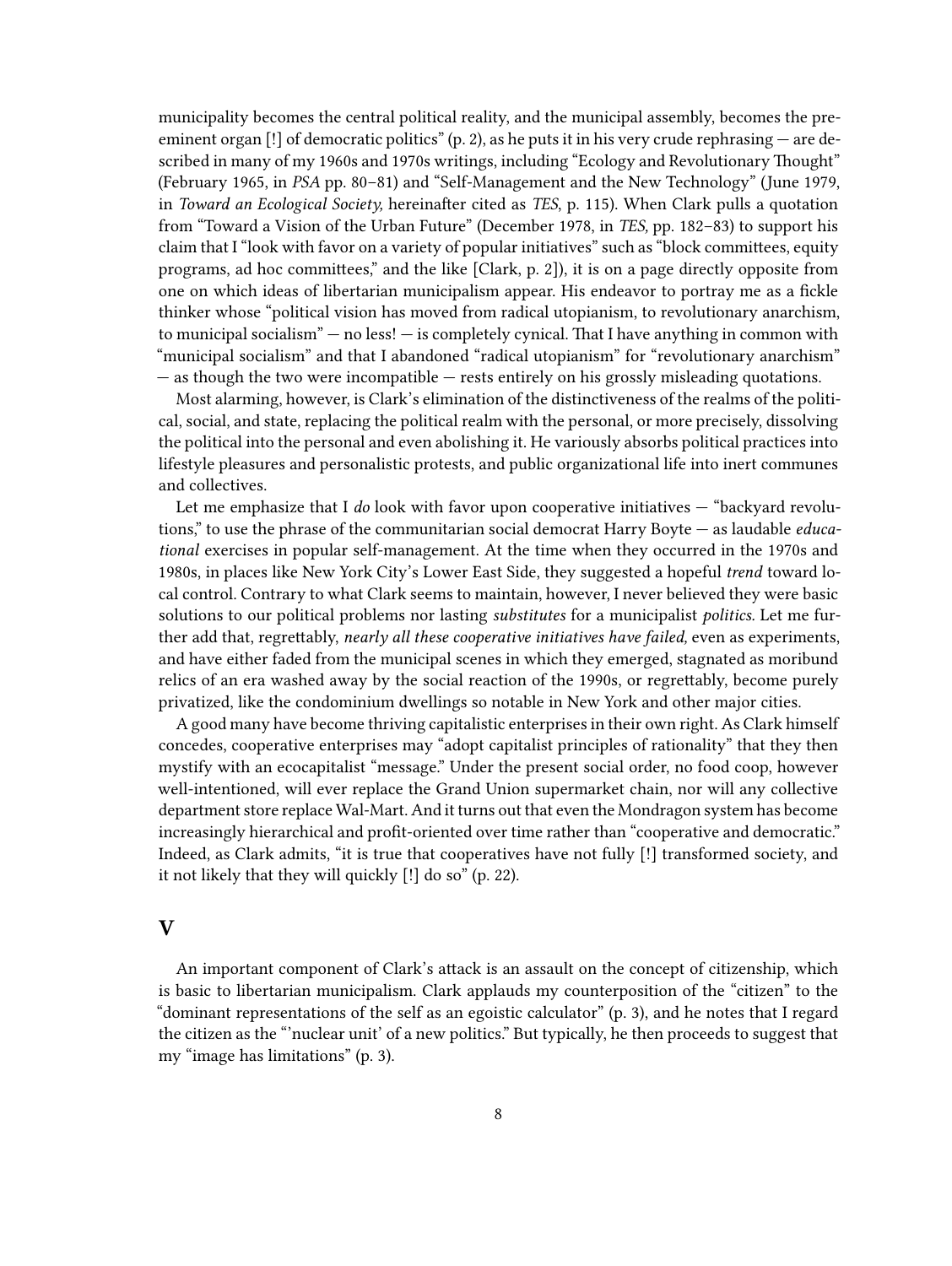Alas, don't we all? I hold no views that are carved in stone, least of all "unlimited" views that encompass reality for all time. (Clark expresses his own ideas in this essay with so many qualifiers — such as *if, maybe, possibly,* and *probably* — that it is unclear whether he has *any* concrete views of his own at all.) But what is the limitation of my discussion of citizenship? The limitation is that I impart to this "nuclear unit," says Clark, a "privileged form of self-identity" (p. 3).

This pedestrian criticism is precisely of the sort that could be expected from a middle-class philistine. Are we talking about politics or self-identity? Or for that matter, about "self-images," as Clark puts it a few lines later? These terms, all so very different in meaning, are for Clark all of a piece, synonyms for a hazy "selfhood" that in reality takes significantly different forms, depending upon the circumstances in which it is developed, how it is expressed, and the understanding that individuals have of what constitutes their selves.

To be sure, people have very different "self-identities" and "self-images." They are fathers and mothers, children and siblings, males and females, professors and students, and even deep ecologists and social ecologists (despite Clark's own attempts to blur this last distinction). People also eat, sleep, drink, work, and think (hopefully) and are likely to form an infinite number of "imaginary self-images." And they are political beings as well, participating as citizens in the public sphere.

To remedy the limitations of my presumably narrow concept of "citizenship," Clark invites the reader to contrast it with his own expansive category of "personhood," which will allow us, he says, to think of ourselves as "not only as citizens of a town, city or neighborhood, but also a citizens of our ecosystem, of our bioregion, of our georegion, and of the earth itself" (p. 3). Fortified with this deep ecology babble, Clark recommends to the reader a "bioregional politics" that "expands our view of the political, by associating it more with the processes of ecologically-grounded cultural creativity and with a mutualistic, cooperative process of self-expression between human community and nature" (p. 24). The conclusion Clark finally draws from his laborious critique is the need for enlightened individuals to establish, again, "affinity groups, small communities, internally-democratic process in their own self-organization" (p. 24).

Clark's professions of being a superlative dialectician notwithstanding, his capacity to dissolve all the phases or "moments" that make up a development into a cosmic "Oneness" is strikingly evident here. Indeed, not only does he dissolve the political into the social and the social into the personal, but the personal suddenly explodes into an airy "earth citizen," complete with "fellow citizens," presumably bears, bees, rivers, rocks, and volcanos. Why it is that Clark, borrowing as he so often does from the ecotheological claptrap generated by Father Thomas Berry, does not reduce us to "mammalhood" in the course of reducing us from "citizenship" to "personhood" is beyond my understanding.

In fact, not only does Clark reduce the notion of citizenship to "personhood," he etherealizes personhood to vastly "global" proportions. And lest we believe that Clark's seminal discovery of "personhood" means something more than different facets of a quasi-Heideggerian "Being" or *"Dasein,"* he exuberantly declares, "Each person would … see the fundamental source of his or her identity in being a member of the human community, or perhaps more ecologically, as a member of the earth community. And we would then be a long way from municipalism" (p. 4).

Yes — indeed we would! In so hazy and vacuous a view of citizenship, not only has the personal failed to become the political, but the political completely disappears into the personal and even into the cosmic. Not surprisingly, it is a highly subjectivized "personhood" that Clark turns into an inchoate "Being," of which everything — political, social, psychological, vocational, ecological,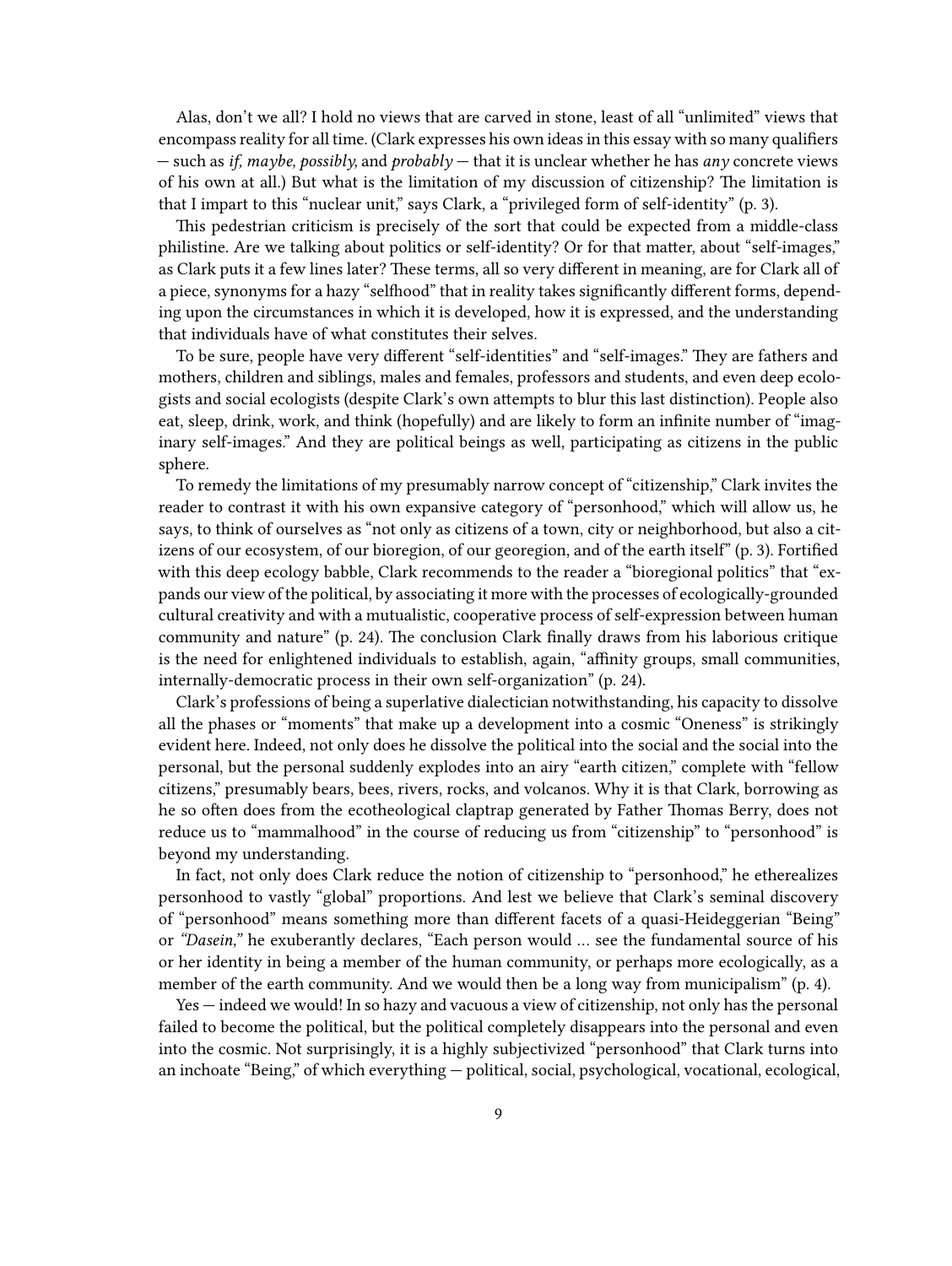and economic — becomes a mere dimension. As used by Clark, the word *citizen* becomes so elastic, diffuse, and vacuous that we are lost in a "night in which all cows are black," to use an aphorism popularized by Hegel. This flattened view of human reality allows nothing to come into clear relief, philosophical definition, developmental elaboration, or theoretical articulation.

Today, the concept of citizenship has already undergone serious erosion through the reduction of citizens to "constituents" of statist jurisdictions or to "taxpayers" who sustain statist institutions. To further reduce citizenship to "personhood" is nothing short of reactionary. It took long millennia for History to create the concept of the citizen as a self-managing and competent agent in democratically shaping a polity. During the French Revolution the term *citoyen* was used precisely to efface the status-generated relegation of individuals to mere "subjects" of the Bourbon kings. Moreover, revolutionaries of the last century — from Marx to Bakunin — referred to themselves as "citizens" long before the appellation "comrade" replaced it.

Clark's reductionism "liberates" us from the need to think out the *kinds* of institutions that would be required in a rational, ecological society; the kind of politics we should appropriately *practice*; in fact, the very existence of a qualitatively unique sphere called the *civitas,* and its history or dialectic. Nor would we be obliged to develop a general civic interest that could make for a community distinguishable from a privatistic "affinity group," or a commune in a Louisiana bayou, or a crash pad in New Orleans, or a food cooperative, or a neighborhood committee.

Thus, for Clark to flippantly diminish the *uniqueness* of citizenship, so pregnant with political meaning, to a hippie metaphor for "surregionalist" effusions about the earth and its inhabitants is grossly regressive. In the name of being "expansive," Clark actually diminishes people to mere components of a planetary domain, not unlike James Lovelock's arrogant designation of human beings as mere "intelligent fleas" that parasitize the sacred body of "Gaia."

Clark's seemingly widened scope of "citizenship" thereby divests citizenship of its crucial political content — in the name of broadening that content or going "beyond" it. So all-encompassing and vacuous does citizenship become that it is stripped of its rich historical content. We lose sight of the fact that the citizen, as he or she should be, culminates the transformation of ethnic tribal folk, whose societies were structured around biological facts like kinship, gender differences, and age groups, and should be part of a secular, rational, and humane community. Indeed, much of the National Socialist war against "Jewish cosmopolitanism" was in fact an ethnically *(völkisch)* nationalistic war against the Enlightenment ideal of the *citoyen*.

For it was precisely the depoliticized, indeed, animalized "loyal subject" rather than the citizen that the Nazis incorporated into their racial image of the German *Volk,* the abject, status-defined creature of Hitler's hierarchical *Führerprinzip.* Once citizenship becomes contentless as a result of the deflation of its existential political reality or, equally treacherously, by the expansion of its historic development into a "planetary" metaphor, we have come a long way toward accepting the barbarism that the capitalist system is now fostering with Heideggerian versions of ecology.

#### <span id="page-9-0"></span>**VI**

Having divested citizenship of its historical and civic meaning, Clark suddenly backtracks from the transcendental, indeed the cosmic "earth citizenship" into which he has vaporized civic citizenship, into an earthy concern for the mundane, by claiming that I deemphasize "the role of economic class analysis" (p. 4). While he concedes that I emphasize "transclass issues like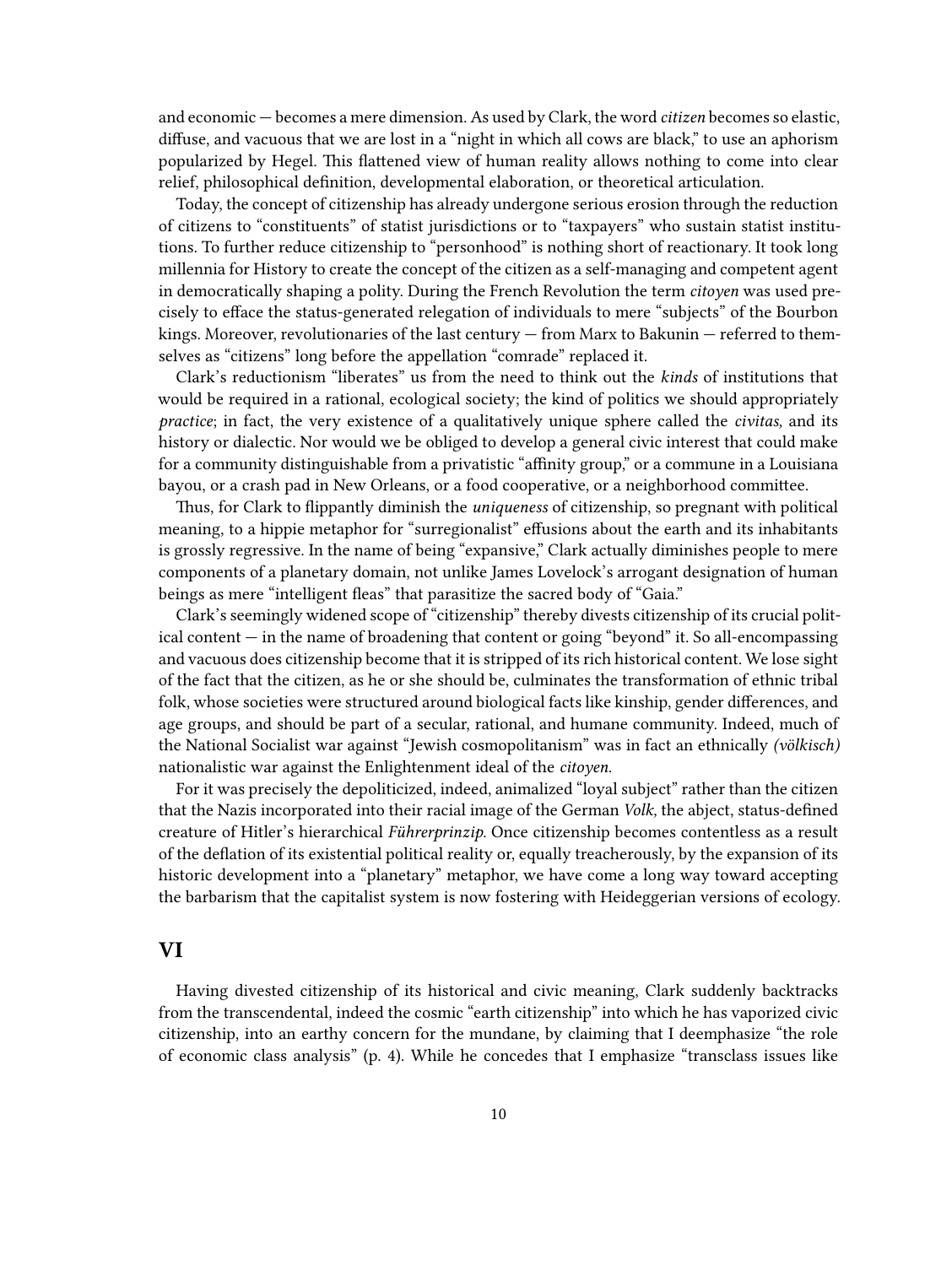ecology, feminism, and a sense of civic responsibility to neighborhoods and communities," he again proceeds to raise a smokescreen by noting that these transclass issues are in fact "*both* class and transclass issues, since they have a general character, but also a quite specific meaning in relation to economic class, not to mention gender, ethnicity, and other considerations" (p. 4).

I hardly need the campus-bound John Clark to advise me that class, gender, and ethnic antagonisms exist and, particularly in the case of class, have to be fought out to revolutionary conclusions. I have frequently criticized deep ecologists for treating "humanity" as an abstract category, without differentiating between exploited and exploiter, oppressed and oppressor. Indeed, in my bitter debate with deep ecology beginning in 1987, I cited repeatedly that the real malefactors in the ecological crisis are not human beings as such but capitalists guided by a grow-or-die marketplace relationship. Remarkably, the same John Clark who now takes it upon himself to remind me about the existence of class in fact abstained, with Olympian disdain, from participating in the social ecology-deep ecology debate, persistently remaining aloof even as it attained heated proportions. In the light of such hauteur, it is galling for him now to sally forth to remind me that oppressions in the world divide humanity. Never, to my knowledge, has he criticized his newly found deep ecology friends for inveighing against "humanity" as such rather than those members of humanity who oppress and dominate and exploit; nor has he challenged deep ecologists for speaking of the "human species" as a mere a zoological category, bereft of social attributes and distinctions. His tendency in *The Trumpeter* to gloss over the incredible contradictions in Arne Naess (a Gandhian anarchist who upholds, in *Ecology, Community, Lifestyle,* the need for a strong, centralized state and finds value in India's caste system), Father Berry's maledictions on the human species in *The Dream of the Earth,* and David Foreman's regression to his earlier misanthropic views, bespeaks an intellectual servility that is beneath contempt.

The fact is that "the People" I invoke, and which Clark criticizes, does not include Chase Manhattan Bank, General Motors, or any class exploiters and economic bandits. Nor is "humanity" a mere biological species that, in Father Berry's language, has to be "reinvented" — thereby tossing our species's biological uniqueness and its enormously important social history out of the window. The "People" I am addressing are an *oppressed* humanity, all of whom must — if they are to eliminate their oppressions — try to remove their shared roots of oppression as such.

So do let us agree that we cannot ignore class interests by completely absorbing them into transclass ones. But in our time, particularization is being overemphasized, to the point where any shared struggle must now overcome not only differences in class, gender, ethnicity, "and other issues," but nationalism, religious zealotry, and identity based on even minor distinctions in status. The role of the revolutionary movement for over two centuries has been to emphasize our *shared* humanity precisely against *ruling* status groups and *ruling* classes — which Marx, even in singling out the proletariat as hegemonic, viewed as a "universal class." Nor are all "images" that people have of themselves as classes, genders, races, nationalities, and cultural groups rational or humane, or evidence of consciousness, or desirable from a radical viewpoint. In principle, given Clark's sweeping oscillations from the ethereal heights of "earth citizenship" to the material dross of class beings, there is no reason why *différance* as such should not entangle us and paralyze us completely in our multifarious and self-enclosed "particularity," in postmodernist, indeed Derridean fashion.

The deformations of the past were created in vast measure by the famous "social question," notably by class exploitation, which in great measure could have been remedied by technological advances. In short, they were scarcity societies — albeit not that alone, if you please. Of course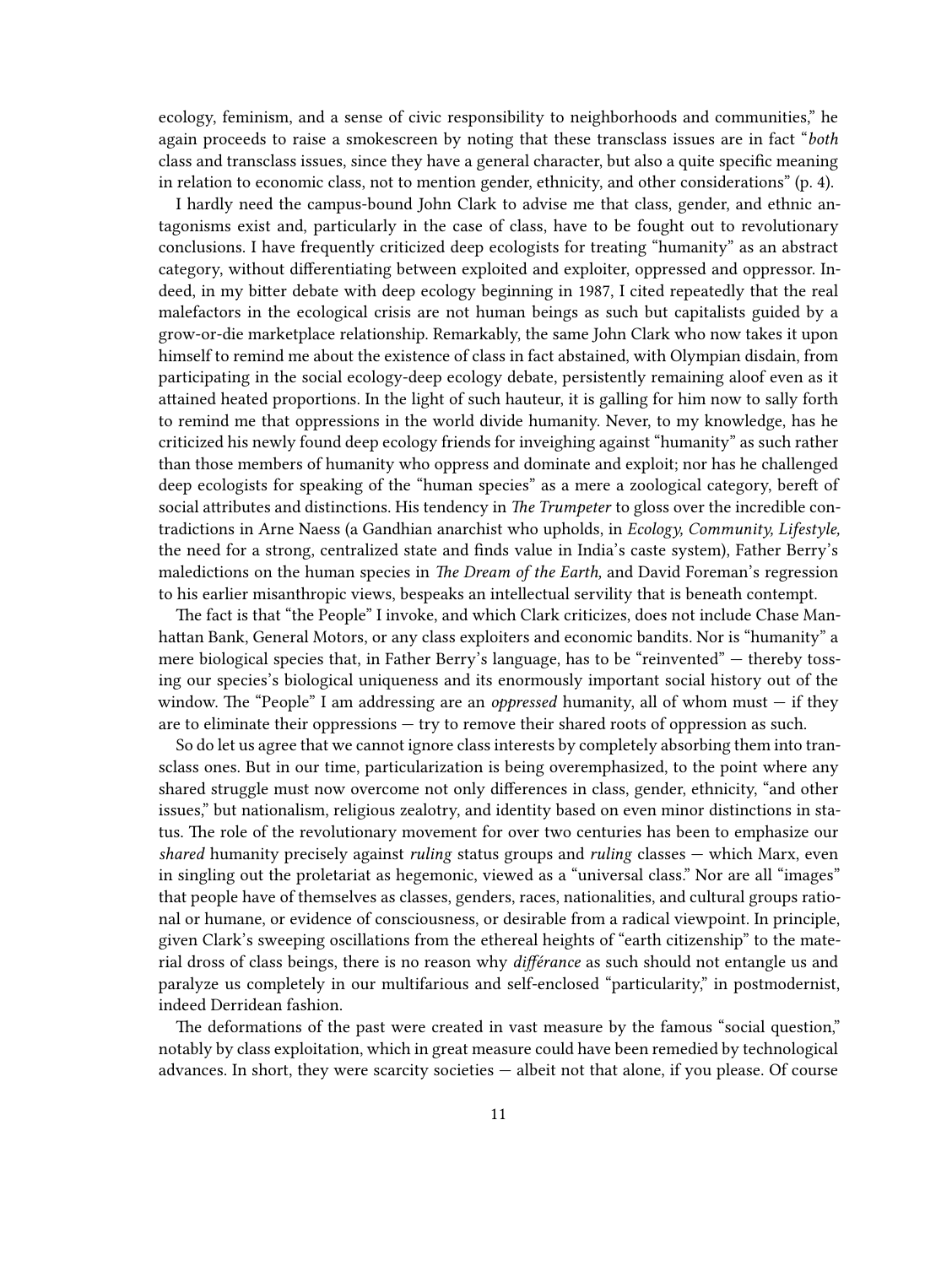a new social-ecological sensibility has to be created, as do new values and relationships, and it will be done partly by overcoming economic need, however economic need is construed. In this respect, Clark says nothing new  $-$  or alien to social ecology

Still, history casts a dark and long shadow on the endeavors of largely spiritualistic movements, for which Clark and his new deep ecology colleagues exhibit such an affinity — movements that tried for thousands of years to "redeem" humanity with love, care, sharing, and even more powerfully, religion, gods, goddesses, and witchcraft, as well as ecstasy and imagination. Their failure can be measured by the extent to which Windows 95 has captivated millions and Wal-Mart is cornering the consumer market.

Indeed, today, when parochial differences among the oppressed have been reduced to microscopic divisions, it is all the more important for a revolutionary movement to resolutely point out the common sources of oppression as such and the extent to which commodification has universalized them — particularly global capitalism (a word that barely find a place in Clark's tract). Little doubt should exist that a call for an end to economic exploitation must be a central feature in any social ecology program and movement, which are part of the Enlightenment tradition and its revolutionary outcome.

The essence of dialectic  $-$  a term that drops from Clark's lips into cosmic oblivion  $-$  is to always search out what is *new* in any development: specifically, for the purposes of this discussion, the emergence a transclass People, such as oppressed women, people of color, even the middle classes, as well as subcultures defined by sexual preferences and lifestyles. To particularize distinctions (largely created by the existing social order) to the point of reducing oppressed people to seemingly "diverse *persons*" — indeed, to mere "personhood" — is to feed into the current privatistic fads of our time and to remove all possibilities for collective social action and revolutionary change.

## <span id="page-11-0"></span>**VII**

Given Clark's Taoist proclivities, we should not be surprised to find that he rejects intervention into the natural world and attempts to "manage" the "world's future," even to "'forge' a self," as "Promethean." In general, Asian mystics and deep ecology quietists denounce the figure of Prometheus because they oppose virtually all human intervention into first nature as "anthropocentric," except to satisfy people's "vital needs" (such as for computers, perhaps).

I must confess that being called a Promethean causes no chills to run up my spine, especially in a time when a pious quietism has become so widespread. Prometheus's greatest malfeasance against the Olympian deities was his sympathy for humanity, to whom he gave fire and the arts that they needed for a decent life, not any proclivity to "dominate Nature," whatever such a formulation would have meant to the Greeks, who passionately denounced *hubris*. Nor can we forget that the great democratic tragedian Aeschylus singled out Prometheus as a heroic figure for his defiance of the deities as well as for his humanism.

The sins of the Prometheans, common wisdom has it today, include the imposition of technology upon the natural world, and behind the anti-Promethean thinking lies a very privileged disdain for human intervention as such into the natural world, especially for technology  $-$  a prejudice that I explore in my forthcoming book *Re-enchanting Humanity.* Yet whether we like it or not, the human species was organized by biological evolution  $-$  not by a technophilic plot  $-$  to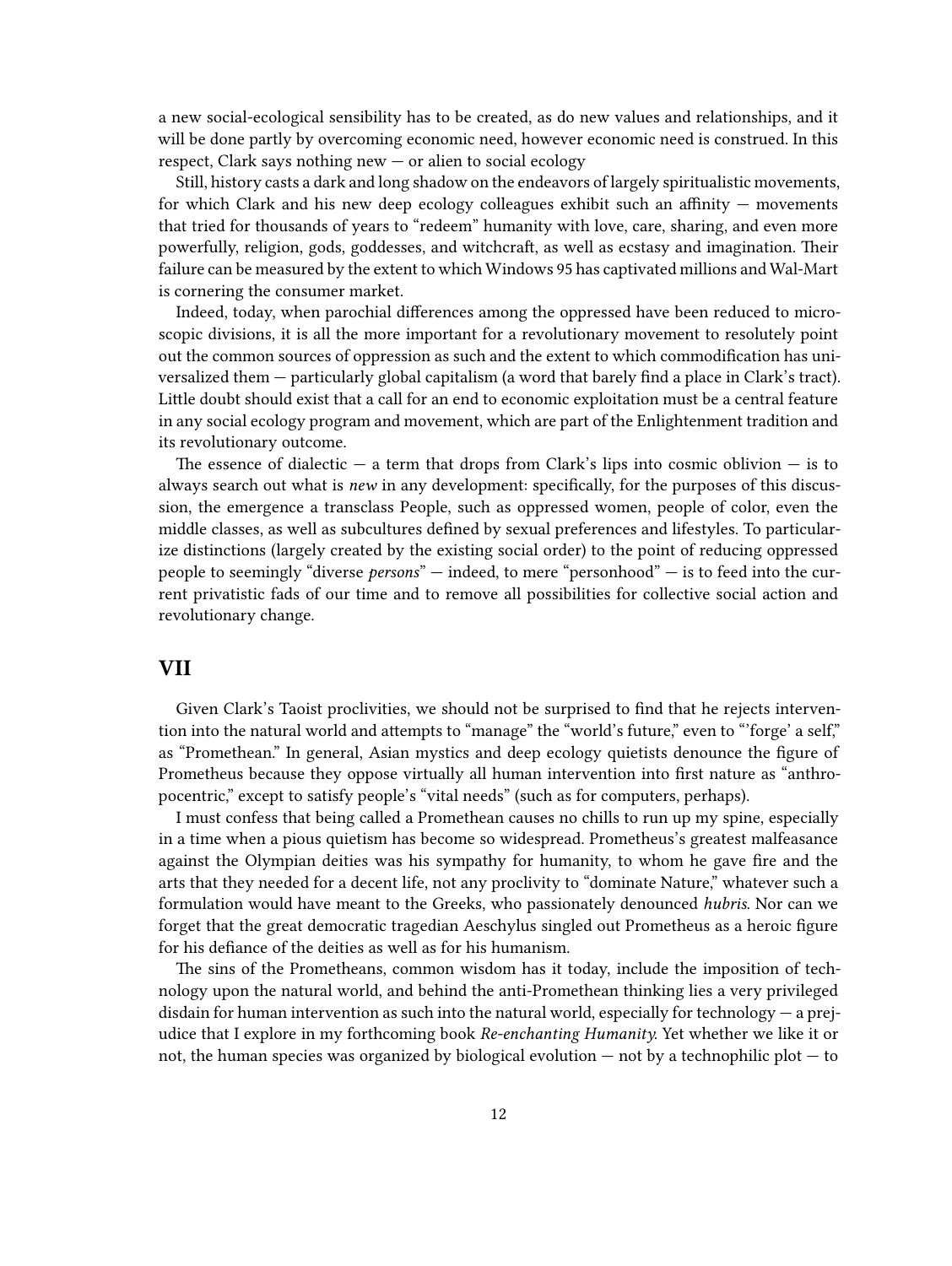mediate its relationship with the nonhuman world technologically. That is to say, human beings are biologically unique organisms precisely in that they have the nervous system and anatomy to intervene into first nature and "manage" their future — to *innovate,* not merely to *adapt* to a pregiven environment, as nearly all other life-forms do. Humans are the only life-form — largely as a result of evolution — that has a rational sense of futurity and that can think out goals on an unprecedentedly high level of generality and expressiveness.

The current antitechnological impulse is not without its own hypocrisies. Gary Snyder, the best-known poet of deep ecology, celebrated his own acquisition of a personal computer for a full page in *The Whole Earth Review*, while the *Fifth Estate* anarchist crowd, militantly critical of technology and the "industrial system" generally, recently purchased a computer to produce their periodical, proclaiming it was a necessity but nonetheless adding, "we hate it," as though great revolutions had never been stirred up by hand presses. This kind of sham about technology goes on quite frequently, as though the key technological issue of our time were not whether technology is used rationally and ecologically but whether technology as such is intrinsically bad or good.

Clark's anti-Prometheanism points to a growing tendency in liberal circles these days to demand of all of us a demeanor that is passive-receptive, quietistic, and ultimately submissive.Quite recently, the Oklahoma City bombing and the violent American landscape generally have been attributed in whole or in part to the "cult of violence" in American history  $-$  as exemplified by, say, Patrick Henry's famous declaration, "Give me liberty or give me death" on the eve of the American Revolution, and by the embattled verses in the "Battle Hymn of the Republic." ("He hath trampled out the vintage ... his terrible swift sword.") Apparently fighting — even dying! for a righteous cause is now frowned upon in polite circles as violent (*Boston Globe,* p. 1). By the same reasoning, we should dispense with great, fervent revolutionary hymns like "The Marseillaise," "The Internationale," "A Las Barricadas" and replace them with the insipid saccharine fare of *Mary Poppins*. What a sterile and gray world it would be if we did! What feebleness would prevail over robustness and combativeness in a worthy cause! Here Clark can claim his palm. I, for one, want to deal neither with him nor his supporters, who are graying the world in the name of greening it.

#### <span id="page-12-0"></span>**VIII**

Social ecology involves a revolutionary politics. It is an attempt to create a dual power to challenge the nation-state and replace it with a confederation of democratized municipalities. A revolutionary situation does not exist now, nor did it in the 1960s and 1970s in the United States. For Clark to accuse me of believing that "social revolution" was "imminent" in the 1970s, then call it evidence of my "remarkable psychological naiveté" that I did is particularly odious (p. 2). Indeed, had he represented my views with a modicum of respect, he might have consulted "Revolution in America," an article I wrote in December 1967 and that was published as the lead article in the first issue of *Anarchos* in 1968. I had no illusions, as this article clearly indicates, that there was a revolutionary *situation* in the United States, even at the peak moment of the 1960s countercultural agitation. In the article's opening lines I explicitly state, "There is no revolutionary situation in the United States today. Indeed, there is not even a prerevolutionary situation." Despite the 1960s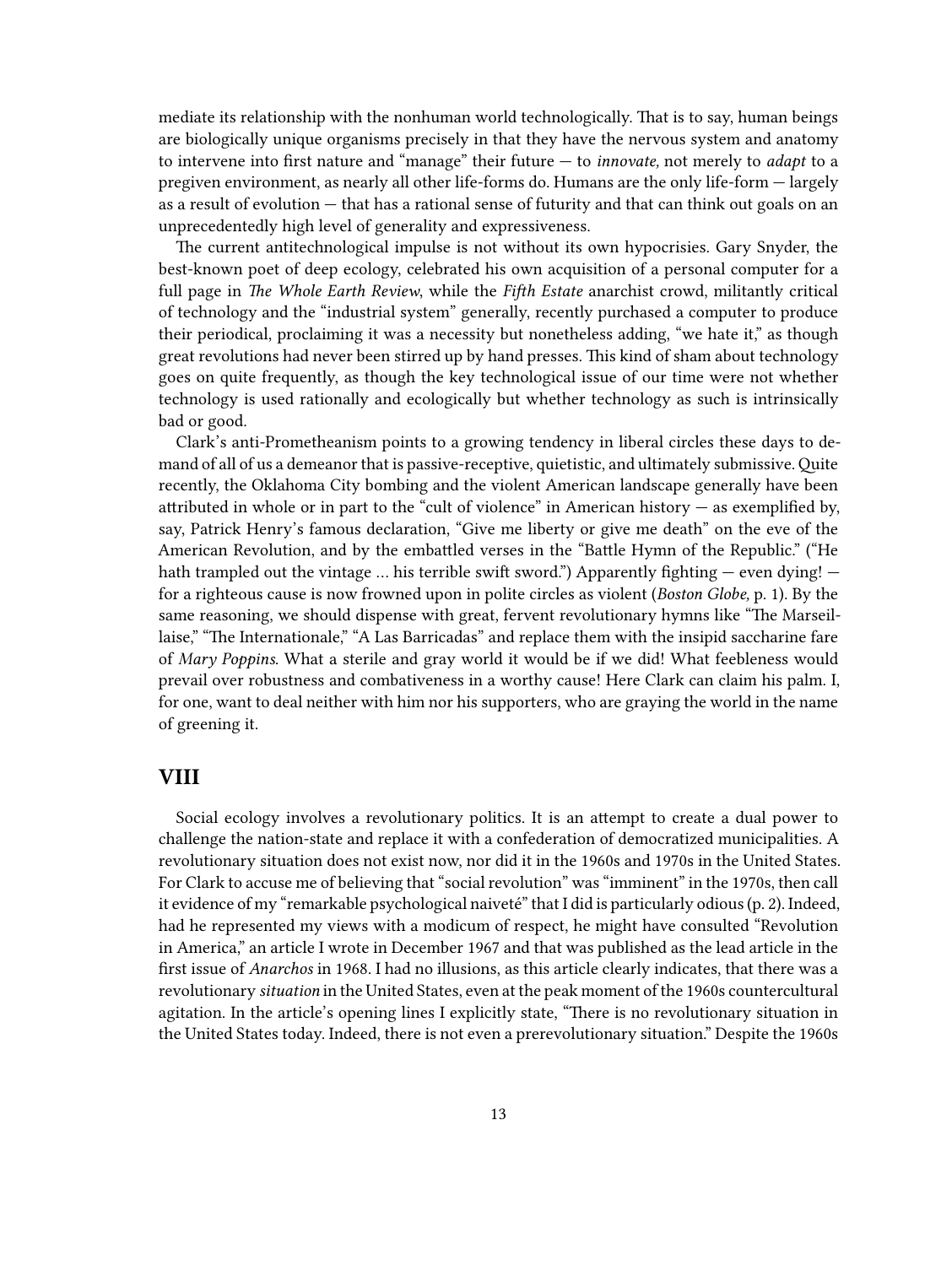euphoria, I emphatically declared, that the New Left was far removed from gaining much more than a hearing for its views among the American people.

On the other hand, it was far from psychologically "naive" to believe that we were in a longrange revolutionary *era* in the 1960s and early 1970s. In fact, anyone with eyes in his or her head could have reasonably supposed that those years marked the initiation of a "revolutionary epoch." It was not only leftists who held this view, as I recall, but even many reactionary antileftists, as I am sure Clark — initially a fan of Barry Goldwater during that decade — must recall. Indeed, we still may be in that revolutionary epoch today, in the very broad sense that social changes are occurring with breathtaking rapidity and unpredictability.

My alleged belief in an imminent revolutionary situation, Clark notes in passing, is "reminiscent of Bakunin's extravagant predictions of rapid social transformation as the people's nature is transformed … through the alchemy of revolution" (p. 2). Astonishingly, this self-proclaimed anarchist would apparently deny a basic fact of historical revolutions, that both *during and after those revolutions* people undergo very rapid transformations in character. My own writings on this point are still as valid today as they were when I wrote them. One has only to study 1917 to learn how the Russian people managed, in a span of only a few days, to overthrow a tsarist monarchy that had been in business for several centuries and to generate a vibrant political culture (which the Bolsheviks themselves destroyed during and after the civil war of 1918–21). Regrettably, the Russian anarchists, instead of creating a strong *political* movement in major Russian cities during this truly revolutionary situation, were largely occupied with building fruitless enterprises like collective housing (especially in Moscow and Petrograd), a "communitarian" culture that was easily crushed by the Cheka (the secret police) and the more focused but increasingly tyrannical Communist party. For Clark to dismiss the transformations that revolutionary people undergo raises serious questions about his own acceptance of the possibility of revolutionary change as such.

Indeed, Clark's criticisms of social ecology often imply that he himself favors liberal reformism. In our 1991 critique of a draft program of the Left Green Network, Janet Biehl and I had the nerve, in his eyes, to "attack the left Greens for their demand to 'cut the Pentagon budget by 95 percent,' and their proposals for 'a \$10 per hour minimum wage,' 'a thirty-hour work week with no loss of income,' and a 'workers' superfund.'" (p. 9; quoting from Bookchin and Biehl 1991).

I should point out that the Left Green Network, which Howard Hawkins and I initiated in the late 1980s to counter the largely reformist and often mystical U.S. Greens, initially tried to radicalize the Green movement, such as it was, and deflect many of its members from collaborating with the Democratic Party. The centerpiece of the Network's original program was libertarian municipalism, which entailed an uncompromising fight for a direct democracy and a frontal attack on the existing social order. Subsequently, Hawkins, the author of the draft program that Janet and I criticized, attempted to curry popularity among a variety of reformists, syndicalists, socialists, and social democrats by increasingly denaturing the original tenets of the Left Greens until he not only called for "democratizing the United Nations" but began to support Third Party bids for statewide and national offices. His draft program's absurd demand for a 95 percent cut in Pentagon expenditures implicitly legitimated the very existence of the Pentagon and was part of a politically opportunistic tendency that had to be opposed resolutely.

Before Hawkins began to warp it, the Left Green program had been frankly revolutionary and tried to point out that liberal economistic demands *viewed as ends in themselves* merely supply a humane patina for capitalism, just as a nonsense demand for reducing the Pentagon's budget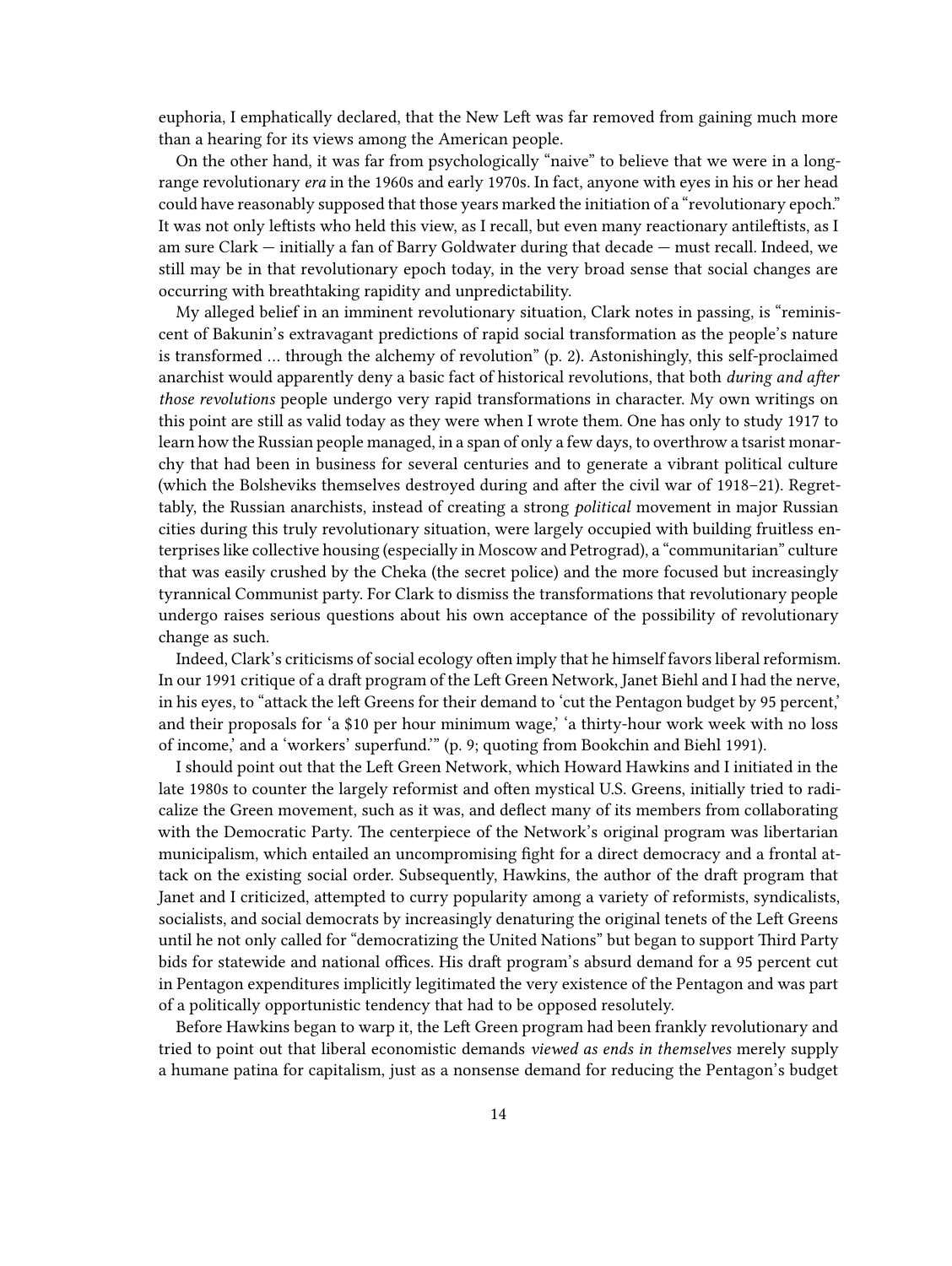or claptrap about "democratizing the United Nations" legitimates the Pentagon and the United Nations alike. Nor did Janet and I think it the job of Left Greens, as a revolutionary tendency, to legitimate the wage system (read: capitalism) by raising commonplace economistic demands, including more pay, shorter hours, and a modicum of "workers' control," as Hawkins's program called for. All of these seemingly "Left" Green demands had been raised by reformists who were and still are denaturing what remains of the Left everywhere in the United States. Coming from Hawkins, in particular, they threatened dissolve a left-wing program into a basically liberal one. Hence the thrust of our criticism. We wanted the Left Green Network to clearly stand for basic social change, not advance a cacophony of demands that intermingled radical appeals with liberal views.

In his defense of reformism, Clark observes that over a century ago, the Chicago "anarchists who fought for the forty-hour work week did not give up their goal of the abolition of capitalism." There is a point to be made here about the relationship of reforms to revolution, which Clark separates as two separate efforts rather than seeing them as dialectically intertwined. For the Chicago anarchists, the eight-hour day was not a mere "reform" for rendering the "what is" more palatable; nor was the fight for it separate from the goal of insurrection. On the contrary, the eight-hour demand was designed to reinforce what was virtually an armed conflict that pitted an increasingly militant proletariat against an intractable bourgeoisie.The Chicago anarchists hoped that the eight-hour-day struggle would generate a revolutionary struggle — not the achievement of an economistic trade union demand, still less a food coop or a "countercultural" commune.

In the Left Green Network, it was Janet's and my hope to create what is most notably *absent* and very *needed* today: a revolutionary Left, not another hodgepodge of reformist (largely personalistic) "improvements." Particularly in the transitional program I advanced for the Left Greens, we always placed our seemingly "reformist" demands in the context of *basic social change* and formulated them in terms of institutional developments that would pit popular assemblies against the state and the capitalist economy. Admirable as charity may be, we were not interested, despite all the goodwill in the world, in enhancing the probity of the United Way or Catholic Charities any more than we were eager to enhance the reputation of the United Nations. Cast within this transitional perspective, even the demand for a *municipally* controlled food coop has a very different meaning — and, let me emphasize, a stridently *political one* — from a food coop that is engaged primarily in merchandising "good food." Removed from a libertarian municipalist context and political movement focused on achieving revolutionary municipalist goals as a *dual power* against corporations and the state, food coops are little more than benign enterprises that capitalism and the state can easily tolerate with no fear of challenge.

Clark's solicitude for Hawkins's later reformist program might seem merely another instance of tepid liberalism, were it not for the fact that during while this battle was taking place, as in the social ecology-deep ecology fight, he stood "above" the fray, with academic "objectivity." If these observations seem "sectarian" to *him,* I readily agree. It makes all the difference in the world whether one tries to enlarge the *directly democratic* possibilities that exist within a republican system, or whether one raises typical trade unionist and social democratic demands that are designed to render capitalism and the state more palatable. Contrary to Clark's grossly invidious claim that I ever regarded a revolution as "imminent," the demands I proferred for a *transitional* program based on *municipally controlled* projects such as credit unions and community gardens are designed to do in the economic sphere what popular assemblies and participation in local elections are meant to do in the political sphere.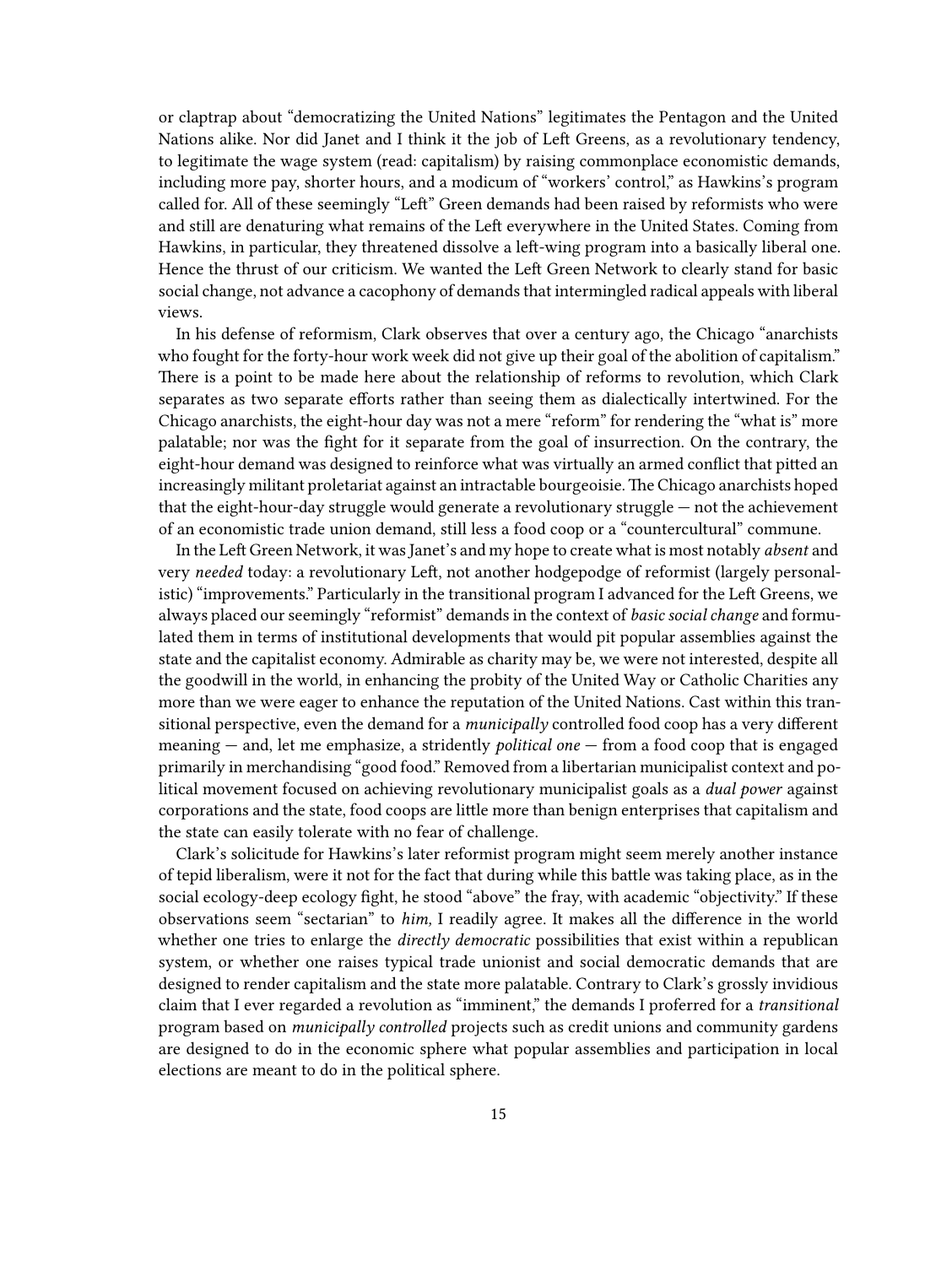That I regard them as *transitional* should have alerted Clark to the fact that I regard an "apocalyptic revolution" as a remote possibility  $-$  one that requires education, the formation of a movement, and the patience to cope with defeats. For Clark to raise a smokescreen about my "unrealistic predictions of immediate change," so similar to those "made by Bakunin and other nineteenth-century anarchist revolutionaries" (who, frankly, I admire for their revolutionary outlook) (p. 11), while commending my "far-reaching list of *transitional proposals*" only two pages earlier, leaves me to conclude that he is not seeking to fundamentally change society by revolutionary means.

Clark's attempt to establish an "imminent" revolution as a precondition for libertarian municipalism — even as he alludes with "admiration" to my transitional program — is nothing more than a crude endeavor to raise formidable structural obstacles to *any serious democratic program and movement.* However much he invokes a "political culture," he is basically speaking of a *personalistic subculture* that actually lacks any politics or contact with a broad public. That libertarian municipalism is a project for entering into the public sphere; that it calls for a radical presence in a community that addresses the question of *who shall exercise power* in a lived sense; indeed, that it is truly a *political* culture that seeks to re-empower the individual and sharpen his or her sensibility as a living *citizen* — all of these completely elude Clark as even meaningful concepts in his "surregionalist" cosmos.

### <span id="page-15-0"></span>**IX**

It is perhaps a result of his own reformist views that Clark tries to debunk libertarian municipalism from every remotely questionable point, and from every possible angle. Indeed, he uses the most philistine (and demagogic) methods to deflate the very possibility of a directly democratic rational society as well as its viability under virtually any social conditions.

Libertarian municipalism, he objects, would be impossible to carry out in huge metropolitan areas as they exist today. The thousands of assemblies into which, say, New York or Paris would have to be divided would be unmanageable for making policy decisions. "How will the vast [!] number of assemblies in a city determine road-building or general transportation policy?" he asks. How would the thousands of assemblies that would exist in present-day metropolitan Paris be coordinated confederally? That this numbers game, which would divide a large city into assemblies by veritably imposing a mechanical grid on it, totally disregards the *transformative* role of confederal municipalism in no way troubles Clark when he comes to speak of his own "vast network" of affinity groups (p. 19).

In fact, he warns us, "in assemblies of hundreds, thousands or even potentially [!] tens of thousands of members [!] … there is an *enormous potential* for manipulation and power-seeking behavior" (p. 12, emphasis added). The "large assemblies" into which a large city would have to be divided, he tells us, would be subject to "competitiveness, egotism, theatrics, demagogy, charismatic leadership, factionalism [!], aggressiveness, obsession with procedural details, domination by discussion by manipulative minorities, and passivity [!] of the majority." By contrast, "elected representatives or delegates can be chastised for betraying the people when they seem to act contrary to the will or interest of the community" (p. 13). Indeed! We do not have to search very far to find that "competitiveness, egotism, theatrics, demagogy, charismatic leadership" and the like were as endemic to 1960s and 1970s communes, food cooperatives, and life-style anar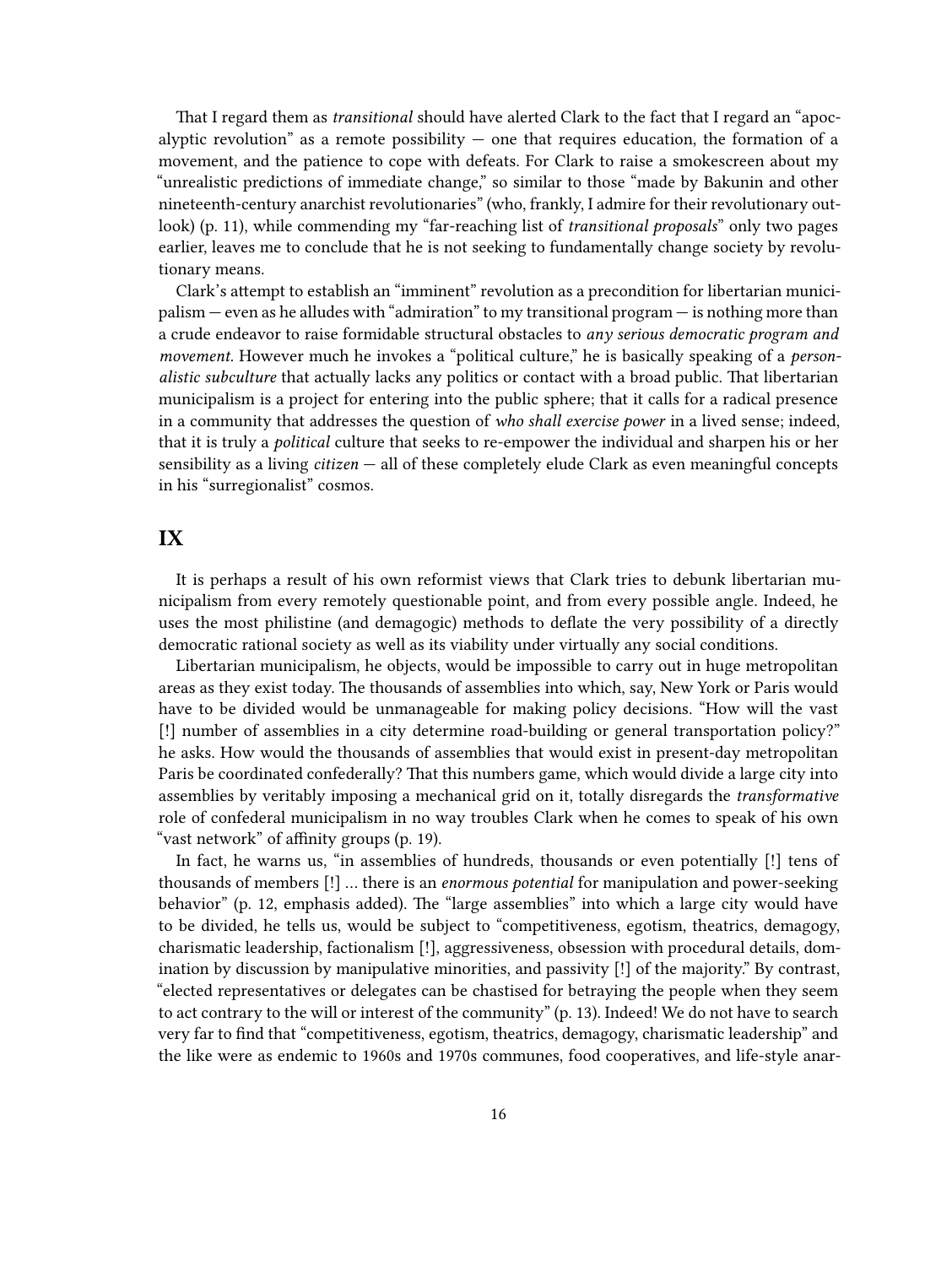choid groups (albeit obscured by a patina of intimacy, care, and love) as they are to the workaday bourgeois world, where manipulation and power are at least easily discernable to millions of people.

Nor must we insist that everyone in a free community attend its assembly meetings, as our criterion for whether it is democratic, as Clark implies in his discussion of the Athenian polis (p. 15). Such assemblies have to be *open* to everyone, and they surely should encourage everyone to attend. Indeed, there is a certain arrogance, if not coercion, in requiring that *everyone* be in attendance, irrespective of his or her inclinations, before an assembly can be regarded as democratic. In the history of direct democracies, even the best-attended, assembly halls or areas were hardly filled to the brim under all circumstances. It seems quite inappropriate to be told by Clark, who perennially complained to me in the past of how poorly his own "affinity group" meetings in New Orleans were attended, that a democracy must be judged by the attendance of its citizens at popular assemblies. Dare I suggest that Clark is searching for any cheap shot he can find to denigrate libertarian municipalism — or would such an assertion be evidence of my "forceful" language?

For Clark to mechanically impose a grid on huge metropolitan areas and then awe us with the unwieldy numbers of assemblies that would emerge is sheer sophistry. No one who seriously accepts a libertarian municipalist approach believes that society *as it exists* and cities *as they are structured today* can *suddenly* be transformed into a directly democratic and rational society. As I have emphasized again and again, a libertarian municipalist practice begins, minimally, with an attempt to enlarge local freedom at the expense of state power. And it does this by example, by education, and by entering the public sphere (that is, into local elections or extralegal assemblies), where ideas can be raised among ordinary people that open the possibility of a lived practice. In short, libertarian municipalism involves a vibrant politics in the real world to change society and public consciousness *alike,* not a program directed at navel gazing, psychotherapy, and "surregionalist manifestoes." It tries to forge a movement that will enter into *open* confrontation with the state and the bourgeoisie, not cravenly sneak around them murmuring Taoist paradoxes.

Despite Clark's Taoist proclivities, his fears of an assembly's passivity in the face of factions and charismatic leaders are quite likely to be fulfilled if enough people adhere to the nostrums of Lao-Tsu's *Tao Te Ching.* And if anything will stir them into active citizens, I believe it will be precisely factionalism — a strident clash of ideas where real differences exist — which Clark tries to mellow out with his obscuring of differences within the ecology movement.

Libertarian municipalism may indeed begin in a limited way in civic wards, here and there, as well as in small cities and towns. It would pose demands, if necessary through extralegal popular assemblies, for increased democracy — more far-reaching, to be sure, than even the city halls that François Mitterand (no less!) proposed for each arrondissement of Paris, the very city that Clark finds so intractable to institutional decentralization. Or a similar proposal that Mayor Lindsay (no less!) proposed for New York City. Mitterand, to be sure, had his own ulterior motives: to diminish the power of Jacques Chirac as mayor, not to democratize Paris. Lindsay, for his part, was eager to seem like a 1960s populist rather than a Republican Party hack. The irony of these two examples lies not in the motives of Mitterand and Lindsay, half-hearted as their proposals were in any case, but in the fact that our soaringly imaginative "surregionalist" exhibits even less political imagination than a Parisian socialist hack and a New York liberal fop.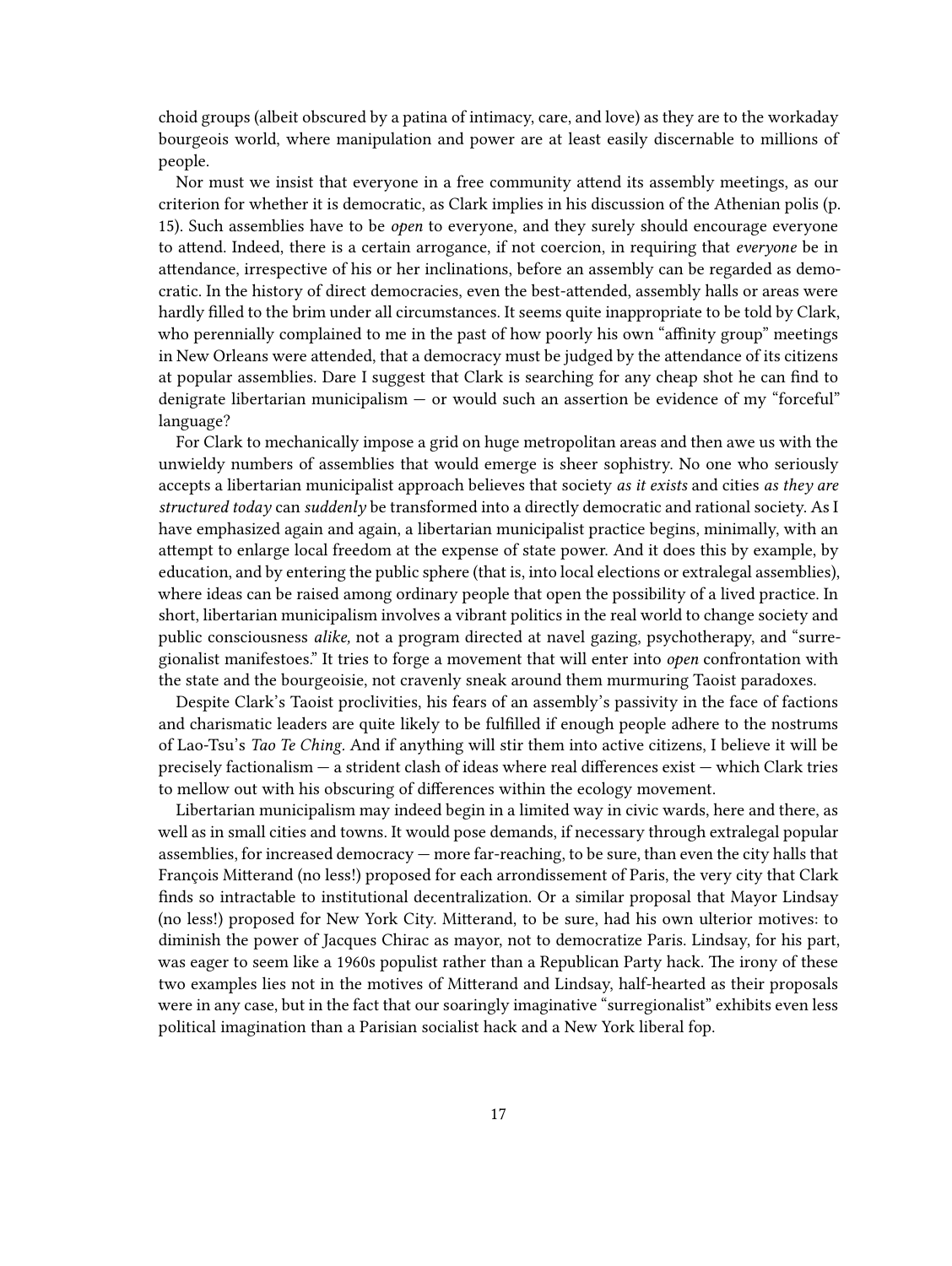In enlightening us about the *polis* (p. 14), Clark advises that "advocates of direct democracy have always appealed to the Greek *polis* for evidence of the feasibility of their ideal," whereupon he quickly reminds us about "the exclusion of women, slaves, and foreigners" — the usual philistine complaint thrown against libertarian municipalism. I would remind Clark that libertarian municipalists are also libertarian communists, who obviously oppose hierarchy, including patriarchy and chattel slavery.

Indeed, Clark forewarns his readers, if the agonistic behavior of outstanding Greek democrats served to promote the *polis*'s larger interests, "the fact that libertarian municipalism comes out of traditions that are very much products [!] of patriarchal society should thus lead us to reflect very carefully [!] on the possible [!] ways in which competitive, egoistic power-seeking values might [!] be subtly perpetuated through such a system" (p. 15). Nor does Clark spare us his philistine complaints that Athenian citizens sometimes followed the guidance of charismatic, agonistic, and wealthy leaders, and that the assembly had political factions, et cetera, etcetera. Inasmuch as libertarian municipalism comes out of traditions that are "very much a product of a patriarchal society," then — *beware!*

As it turns out, in fact, the "Greek *polis*" is neither an ideal nor a model for anything — except perhaps for Rousseau, who greatly admired Sparta. It is the *Athenian polis* whose democratic institutions I often describe and that has the greatest significance for the democratic tradition. In the context of libertarian municipalism, its significance is to provide us with evidence that a people, for a time, could quite self-consciously establish and maintain a direct democracy, *despite the existence of slavery, patriarchy, economic and class inequalities, agonistic behavior, and even imperialism,* which existed throughout the ancient Mediterranean world. For Clark to raise all of these ghosts about ancient democracy is a particularly cheap ploy.

The fact is that we must look for what is new and innovative in a historical period, even as we acknowledge continuities with social structures that prevailed in the past. Ancient Athens and other parts of Greece, it is worth noting in this postmodern era, was the arena for the emergence not only of direct democracy but of Western philosophy, drama, political theory, mathematics, science, and analytical and dialectical logic.

On the other hand, I could hardly derive democratic ideas from the Chinese Taoist tradition, rooted as it is in quietism and a credo of resignation and submission to noble and royal power (not to speak of the exclusion of women from socially important roles). Elites who studied the *Tao Te Ching,* for their part, could easily find it a useful handbook for ruling and manipulating a servile peasantry. Depending upon which translation the English reader uses, both interpretations are valid, but what is clear to everyone but the blind is that quietism underlies the entire work.

In fact, short of the hazy Neolithic village traditions that Marija Gimbutas, Riane Eisler, and William Irwin Thompson hypostasize, Clark will have a hard time finding *any* tradition that was not patriarchal to one degree or another. Rejecting all patriarchal societies as sources of institutional study would mean that we must abandon not only the Athenian *polis* but the free medieval communes and their confederations, the *comunero* movement of sixteenth-century Spain, the revolutionary Parisian sections of 1793, the Paris Commune of 1871 — and even the Spanish anarchist collectives of 1936–37. All of these institutional developments, be it noted, were marred to one degree or another by patriarchal values, although happily we always have the

## <span id="page-17-0"></span>**X**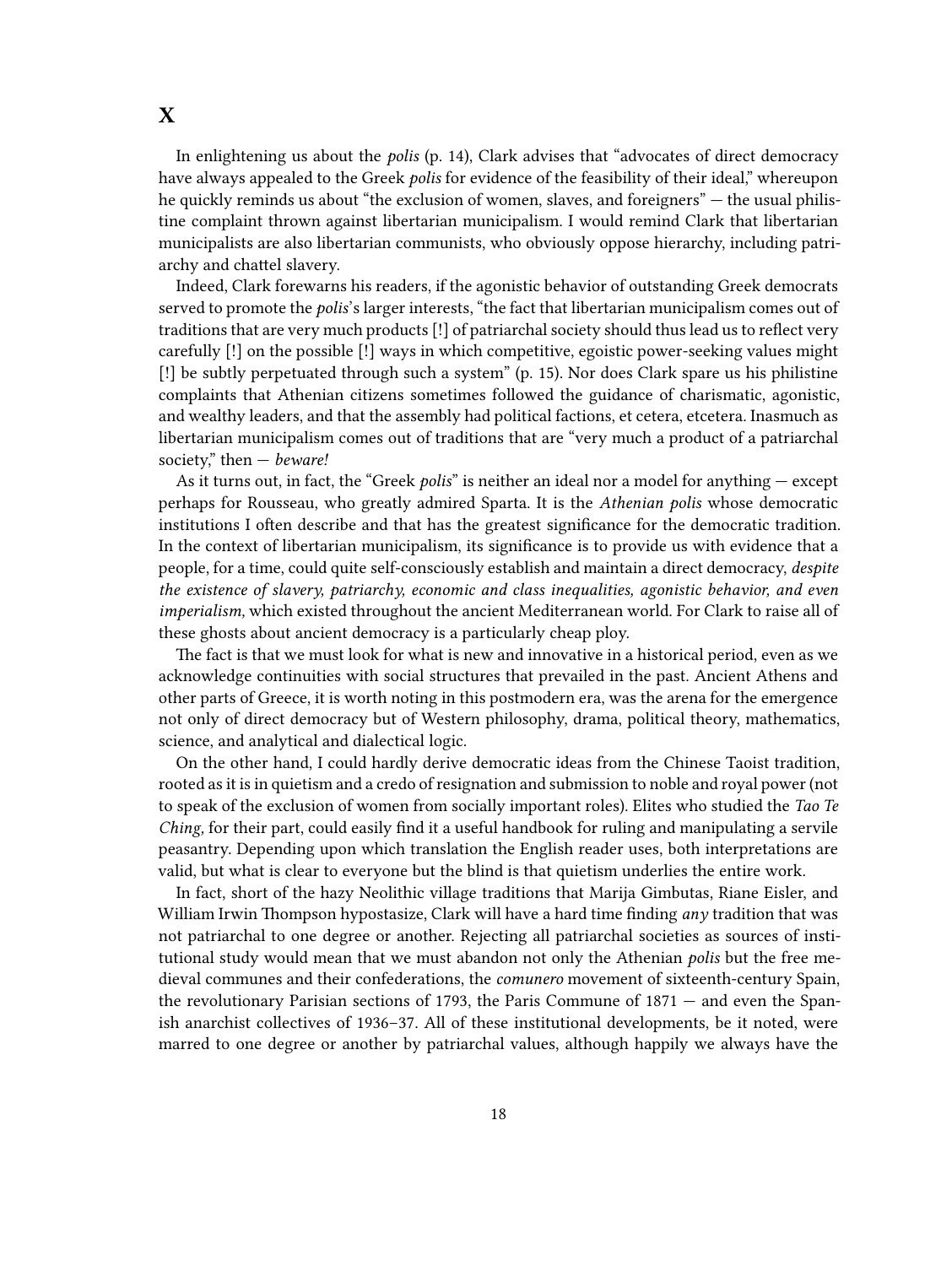"Surregionalist Manifesto" by Max Cafard (aka John Clark) to which we can repair, or possibly to the writings of Hakim Bey.

Or we can follow Clark's advice and repair to bioregionalism. As he tells us, "bioregional politics expands our view of the political by associating it more with the processes of ecologically grounded cultural creativity and with a mutualistic, cooperative process of self-expression between the human community and nature" (p. 24). Alas, bioregionalism, as expressed by Clark, is not only a mystification of first (biological) nature at the expense of second (social and cultural) nature; its irrelevance to improving the human condition is nothing less than incredible. One has only to view the terrible conflict in the former Yugoslavia, raging in areas that are almost identical bioregionally but are grossly dissimilar culturally, to recognize how meaningless and mystifying are Clark's expectations of his bioregional "politics."

I myself experience the absurdity of bioregionalism only too vividly in my own area, where a large lake — Lake Champlain — ostensibly defines a lake bioregion. But on the Vermont side of the lake, a very populist state constitution permits everyone to be armed (its roots are in the American Revolution, whose partisans feared professional armies); the judiciary is humane and electable; subcultures are tolerated; nearly all public officials hold office for only two years, in contrast to the typical American four-year term; and town meeting democracy is lively. On the other side of the lake, but in the *same* bioregion, New Yorkers labor under restrictive gun control laws and high crime rates; an increasingly authoritarian state government; capital punishment; legislation that automatically sentences any felon to life imprisonment after three felonies; and a massively bureaucratic system of public administration and decision-making. Every time I look outside my window, where New York State is a visible presence only a few miles away, I can only swoon over the fact that Vermont and New York share a large lake — and bioregion — in common. The tendency of physiography among ecomystics and spiritualists to overtake and devour vast sociocultural differences is nothing less than dazzling.

The extent to which Clark absorbs second nature into first nature, the social into the biological, ignores the extent to which the sociosphere today encompasses the biosphere, to which first nature has been absorbed into second nature, and reveals a stunning neglect of the decisive importance of society in determining the future of the natural world. We can no longer afford a naive nature romanticism, which may be very alluring to juveniles but has been contributing a great deal to the strident nationalism and growing ecofascism that is emerging in the Western world.

### <span id="page-18-0"></span>**XI**

Within his bioregionalist framework, the alternative that Clark explicitly offers to libertarian municipalism is a "*vast* network [no less!] of small groups and local institutions in which … individuals would express their hopes and ideals for the community, and … a vibrant democratic media of communication in which citizens would exchange ideas, and shape the values of the community" (p. 11, emphasis added). One may ask breathtakingly: What institutional forms does Clark propose to constitute this communitarian network, apart from cooperatives and communes? In fact, the alternative he seems to offer to my "simplified" notion of decision-making by a popular assembly is  $-$  a "popular judiciary" (p. 11)!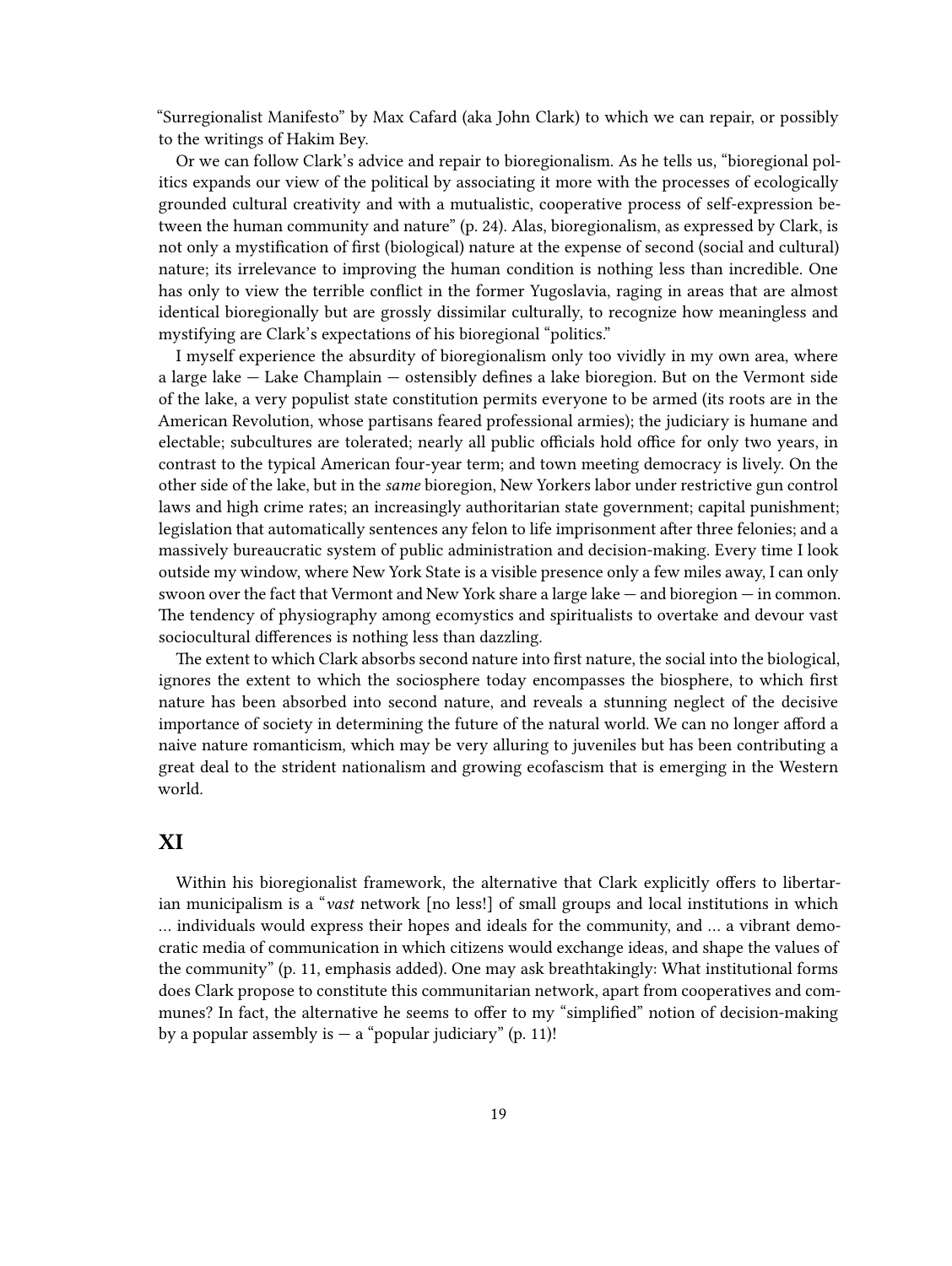Allow me to point out the singularly absurd incongruities in Clark's presentation. From a mere "communitarian" whose sense of "reality" seems to cause him to eschew all hope — imminent or otherwise — for an effective and transformative municipalist movement, Clark becomes almost manically euphoric in his hopes for what his "vast network" of "small groups and institutions" can achieve! I will not sully Clark's soaring vision of burgeoning "small groups and institutions" by asking how this "vast network" will be established and how its components will interact, or whether it will have any ties more substantial than a lofty "change of values," such as even the most radical Christian heretics over a thousand of years never carried off.

Through the "judicial institutions," as he suggests? Or perhaps we should choose "citizens' committees," as Clark also suggests, apparently forgetting that he previously inflated the very concept of citizenship beyond any civic sense to cosmic proportions. Let us get away from Clark's academic circumlocutions and understand what the author of *The Anarchist Moment* is really calling for here: courts and councils, or bluntly speaking, *systems of representation.*

It would seem, then, that in Clark's glowing vision of utopia, judicial institutions and de facto soviets are the cement that will hold together the "vast network of small groups and institutions." But will standards as tenuous as "values" prevent Clark's judicial institutions from degenerating into Robespierrist "revolutionary tribunals"? And why shouldn't "citizens' committees" degenerate into a sovietist hierarchy, as I warned they could in "The Forms of Freedom"?

In fact, the institution to which Clark is perhaps most sympathetic is that "ultimate expression of democracy," the "idea [that] is expressed in the Taoist idea of the ruler sage, the ruler who does not rule, the one who 'does nothing' and 'claims no credit,' yet accomplishes more than anyone else" (p. 20). A mere earthling who lives in a real city on a real planet in a real world would surely have to spin like a whirling dervish before remotely "grasping" (forgive the Promethean term) this supreme and profound piece of Taoist wisdom. The value of Taoism as something more than a pacifier of Asian peasants, whom Chinese emperors and lords dispatched to the "sink of death" as quickly as possible, is dubious to say the last, and in fact, it has been a prop for despotism for centuries.

In short, Clark manages to find all sorts of "potential dangers" lurking within directly democratic institutions, only to propose judicial and representative policy-making institutions that historically have lent themselves to authoritarian forms of rule. Having commented ex cathedra on all the "potential dangers" that beset the empowerment of citizens' assemblies, this lifestyle anarchist, with truly elitist arrogance, nonetheless airily proposed courts and policy-making "citizens' councils" as solutions and remains sublimely oblivious to the prospect that a "vast network of small groups" or a system of courts to judge their behavior could degenerate into a system of dictatorial tribunals. Yes — there are potential dangers *everywhere* and in *everything,* but it is reason and a directly democratic society that are most likely to counter or remove them, not an effluvium of contradictory rhetoric.

## <span id="page-19-0"></span>**XII**

On the subject of *paideia,* Clark claims that I think that the "citizenry" *as it exists today* has the cultural and intellectual background to practice libertarian municipalism in its fully developed form — a form whose fruition has yet to be determined by historical factors that no one at present can foresee (pp. 8–9). Hence ordinary people as they are today, Clark tells us, may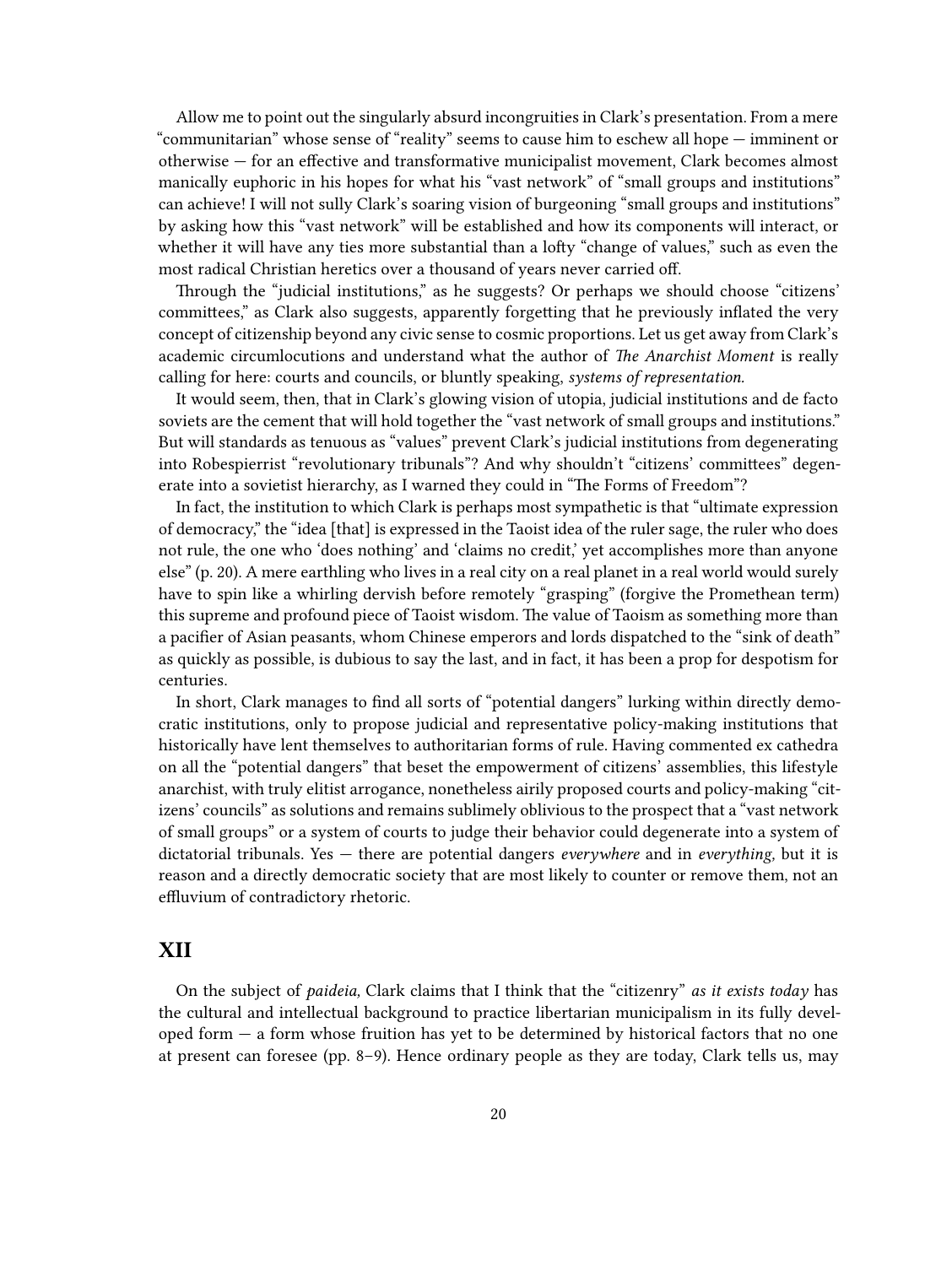not have the capacity to maintain a direct democracy. "An extensive process of self-education in democratic group processes would be necessary before large numbers of people would be able to work together cooperatively in large meetings," he writes, recapitulating my own call for fostering a public sphere for the education of large numbers of people in the give-and-take of local political life (p. 13).

Although one can offer guidelines of varying merit, suggestions, reflections, and often practical institutional and educational changes, it seems necessary to remind Clark repeatedly that libertarian municipalism is a transformative *process,* a dialectic, indeed, a development in which ideas, institutions, practices, and historical forces must interact on the face of the real earth, not in Clark's ethereal one. But then Clark asks us to consider whether "the citizens [in a free assembly] *can* in fact intelligently [!] and usefully [!] consider [the] alternatives" that strictly technical experts propose for their consideration (p. 13, original emphasis). Even more alarmingly, when he sniffs at "anarchist critiques of *existing bureaucracy*" — I thought they were critiques of *any* bureaucracy! — Clark tells us that "it does not seem desirable" that administrators should be "mindless," that is, be transparent, under the complete control of the free people in free assembly (p. 11). Thus contrasting the competence of experts with the ability of citizens to intelligently and usefully discuss the experts' conflicting alternatives, he leaves us with virtually mindless and unworkable assemblies, representative bodies (courts or councils), an absence of transparency in political relations, and finally, the likelihood that society would best be governed by elites or experts.

## <span id="page-20-0"></span>**XIII**

It is hardly surprising that Clark, whose background in the libertarian right wing is totally alien to the socialist tradition, finds the slogan "From each according to his or her abilities, to each according to his or her need" problematical. How, he brightly asks, "are the abilities and needs determined?" (p. 17).

The *whole point* behind this great revolutionary slogan is that in a communistic post-scarcity economy, abilities and needs are not, strictly speaking, "determined" — that is, subject to bourgeois calculation. In a society in which the very idea of an economy has been replaced by ethical (instead of productive) relationships, labor units, Proudhonian contracts, Rawlsian justice, and the like would not even be relevant. A basic decency and humaneness would replace these instrumentalities, which have their origins in hierarchy, class rule, and scarcity.

It is a more than reasonable assumption that when a rational society is achieved, its citizens will at least be more rational than Max Cafard and his ilk. If "primal" peoples, living in a basically scarcity situation (all the claptrap of Marshall Sahlins to the contrary notwithstanding), could rely on usufruct and the principle of the irreducible minimum for the production and distribution of goods, a post-scarcity society guided by reason would certainly not require contractual or arithmetical strictures of one kind or another to *share* the means of life without concern for who gets what and why. In any case, if humanity achieves a libertarian communist society, it will be the people who live in it who will make decisions about the production and distribution of goods, not Max Cafard or myself.

Clark's discussion of my notion of the municipalized economy (p. 16), a notion that he applauds as "compelling," is inevitably qualified by a "however," following which we are told that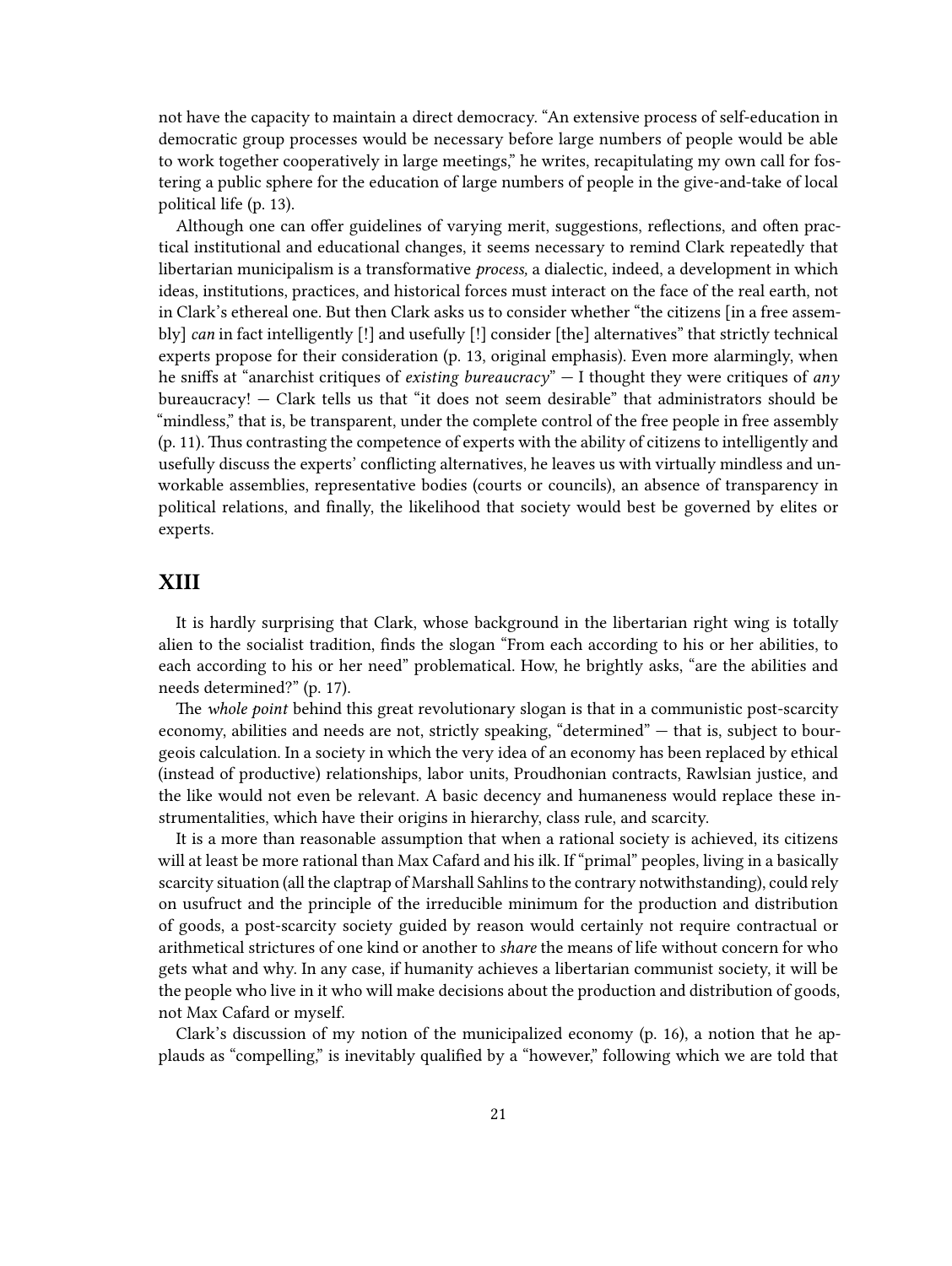a municipal economy "might [!] be looked upon not as the primary realm, but one area among many in which economic transformation might [!] begin. It is possible [!] to imagine [!] a broad spectrum of self-managed enterprises, individual producers and small partnerships that would enter into a growing cooperative economic sector that would incorporate social ecological values" (p. 16). A transitional period that allows for proprietary rights for small enterprises, Clark suggests, could "continue to exist in the long term, alongside cooperative forms of production" (p. 17).

What "might" happen and what it is "possible to imagine," alas, are not what is likely to happen if a municipalized economy coexists "in the long term" with essentially privately owned enterprises such as "individual producers and small partnerships." Owing to the fact that such enterprises, as forms of private property, must exchange commodities, they presuppose the existence of a market economy and the near certainty that if such an economy remains "long term," competition will force even the smallest enterprise eventually either to grow or to die, to accumulate capital or to disappear, to devour rival enterprises or to be devoured. Such a regressive process might indeed occur during the transitional phase of a libertarian municipalist politics, and we must be acutely mindful of the dangers it poses.

But, alas, all social and economic change is filled with risk. For example, we "might" lose! We "might" be suppressed! We "might" have to rise in a futile insurrection! Or then again, we "might" not! My point is that if we are to build a movement for a rational society, rather than a spiritual congregation for the greater glory of "surregionalism," risk should not become an excuse for making compromises that will assuredly lead us to failure. And to posit the market as a "long term" condition of economic life is to guarantee our failure. If history and Marx's brilliant insights in *Capital* reveal anything, it is that the "long term" market that Clark entertains will prevail ultimately over all his "communitarian" and private enterprises, as well as all his cherished values.

#### <span id="page-21-0"></span>**XIV**

The final objection that Clark raises to libertarian municipalism is that impedes the free play of the imagination. "It is *inconceivable*," he declares emphatically, that "most creative thought" should occur in "popular assemblies," notably, in the most democratic realm of rational dialogue (p. 11, emphasis in the original). Libertarian municipalism, despite its emphasis on *paideia,* is indifferent to the need for new sensibilities, politics, and values, Clark implies, and to help us along, he invokes Cornelius Castoriadis's notion of the "social imaginary," without which, he says, "it is impossible [!] to comprehend the power of the dominant culture over the individual" (p. 20).

Again, one waits breathlessly for an elucidation of this "imaginary," but Clark never delivers one. Instead we are firmly told that we must make "an imaginary break [!] with what is, in order to create new liberatory cultural possibilities" (p. 20). To elucidate this startling millennarian transformation, Clark trots out Hegel to remind us that a "position becomes idealist" or merely "concerned with morality rather than ethics" when it "fails to confront the real possibilities for practice." How practical and realistic must one be! it is tempting to  $\text{cry}$  — only to be warned, on the other hand, that to limit one's imagination "to possibilities that can be easily or certainly achieved produces a cynical realism and excludes the necessary utopian dimensions from politics"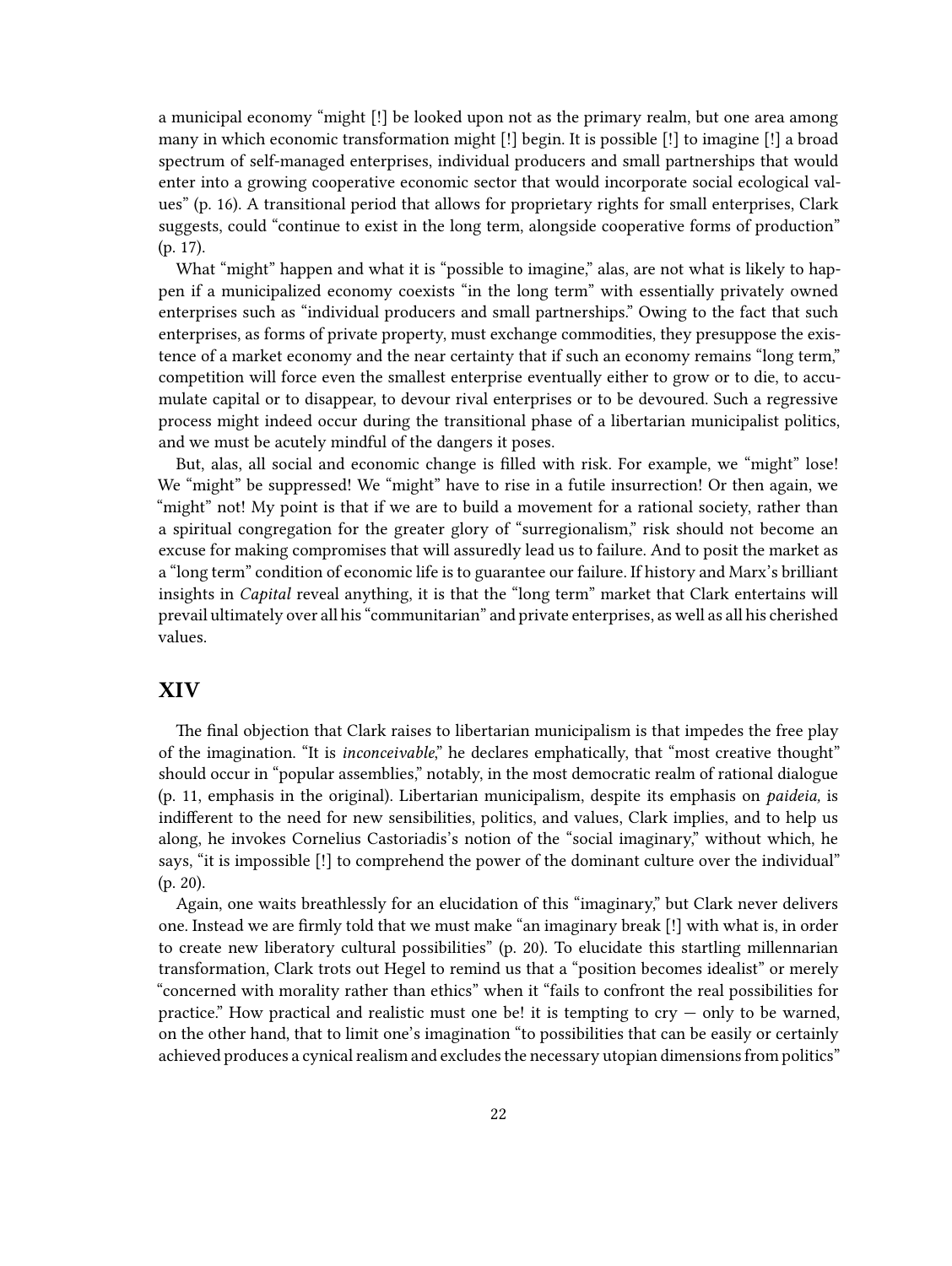(p. 20). Indeed, imagination, Clark enjoins us, must be so expansive and so sweeping that it must encompass "the unexpected — indeed the 'impossible,'" no less! (p. 20).

For nearly twenty painstaking, nitpicking, tortured pages, we have been subjected to arguments over the most trivial practicalities involved in creating assemblies in a metropolitan area: how they will coordinate themselves even to adopt designs for road-building, what rules will guide their determination of "needs" and "abilities," and how they will prevent policy from being made by administrative committees, et cetera ad nauseam. Now we are suddenly invited to make an "imaginary break"  $-$  or perhaps an apocalyptic break?  $-$  "with what is," indeed, to "imagine" nothing less than "the impossible" as the key solution to our problems!

In short, when Clark offers his *own* solution, he warns us not to become mired in the same mundane practicalities with which he has been assiduously flogging libertarian municipalism for a score of pages. Not only must we soar into the empyrean heights of imagination but  $-$  yea, think "the impossible" as a key to unlocking our problems!

## <span id="page-22-0"></span>**XV**

Clark warns his readers (who are still sworn to maintain public silence) that libertarian municipalism is likely to be a marginal movement; indeed, building such a movement might consume the "energy" of "well-intentioned activists," who would try "to transform their local communities … while achieving limited success for a long period of time" (p. 21).

It is galling in the extreme for Clark to ask, "given the present [!] state of political culture, given the actual [!] public to which appeals must be addressed, and not least of all [!] the system of communication and knowledge which any attempt to persuade must confront, what are the real possibilities to organize groups and movement under a [libertarian municipalist] banner?" (p. 8). But Clark never lacks a refuge: notably, a "social imagination" coupled with "practical experimentation." Put bluntly; if you can't create it in real life, dream it up as a "social imaginary" (p. 22). Indeed, much of Clark's disquisition can properly be reduced to a Castoriadian "imaginary," in which a pseudo-cultural, overwhelmingly subjective haze obscures bitter realities that revolutionaries have to face and think through in the present time of reaction.

One is tempted to exclaim: Splendid, Professor Clark! If you think it is hopeless, then be kind enough to stay away from social ecology gatherings and conferences that are *trying,* at least, to realize these possibilities, and whose view of reality is not boxed into the present state of affairs. Stay away from people who seek to change the world, not simply live within it! I refer to serious social ecologists who are not fixated on "what is" but are concerned with truth, rationality, and "what should be," a broader vision of a future world that is more than a collection of food coops, communes, and crash pads.

#### <span id="page-22-1"></span>**XVI**

To examine what is at issue in the problems of municipalism, confederalism, citizenship, the social, and the political, we must ground these notions in a historical background where we can locate the meaning of the city (properly conceived in distinction to the megalopolis), the citizen, and the political sphere in the human condition.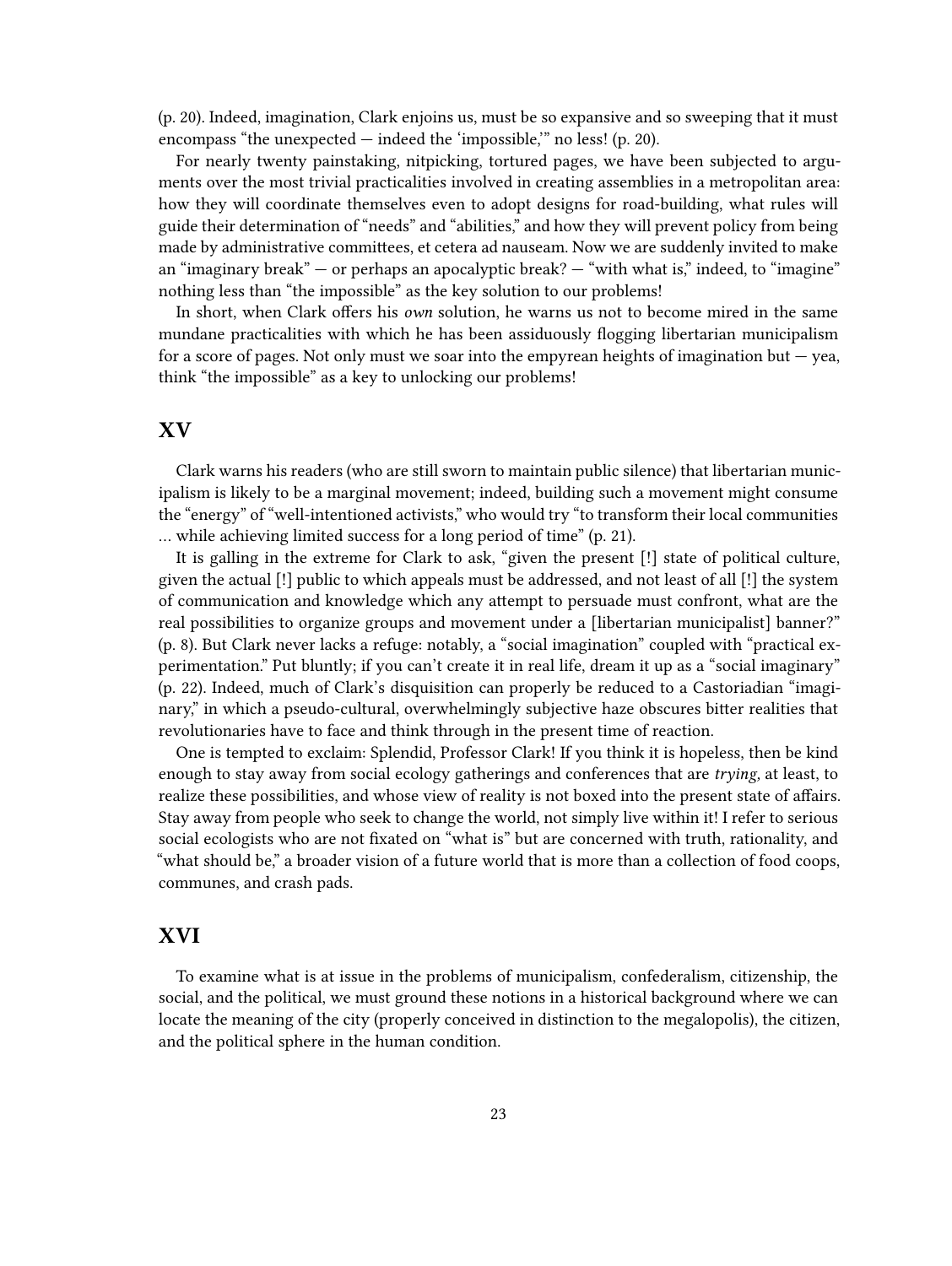Historical experience began to advance beyond a conception of mere cyclical time, trapped in the stasis of eternal recurrence, into a creative *history* insofar as intelligence and wisdom — more properly, *reason* — began to inform human affairs. Over the course of a hundred thousand years or so, as we now know, *Homo sapiens sapiens* slowly overcame the sluggishness of their more animalistic cousins, the Neanderthals, and, amidst ups and downs, entered as an increasingly active agent into the surrounding world — both to meet their more complex needs (material as well as ideological), and to alter that environment by means of tools and, yes, instrumental rationality. Life became longer, more acculturated aesthetically, and more secure, and potentially at least, human communities tried to define and resolve the problems of freedom and consciousness at various levels of their development.

The necessary conditions — or preconditions, as socialists of all kinds recognized in the last century and a half — for freedom and consciousness involved technological advances that, in a rational society, *could* emancipate people from the immediate, animalistic concerns of selfmaintenance, increase the realm of freedom from constrictions imposed upon it by preoccupations with material necessity, and place knowledge on a rational, systematic, and coherent basis to the extent that this was possible. These conditions at least involved humanity's selfemancipation from the overpowering theistic creations of its own imagination (creations largely formulated by shamans and priests for their own self-serving ends, as well as by apologists for hierarchy) — notably, mythopoesis, mysticism, antirationalism, and fears of demons and deities, calculated to produce subservience and quietism in the face of the social powers that be.

That the necessary and sufficient conditions for this emancipation have never existed in a "one-to-one" relationship with each other  $-$  and it would have been miraculous if they had  $$ has provided the fuel for Castoriadis's rather disordered essays on the omnipotence of "social imaginaries," for Theodor Adorno's basic nihilism, and for frivolous anarcho-chaotics who, in one way or another, have debased the Enlightenment's ideals and the classical forms of socialism and anarchism. True — the discovery of the spear did not produce an automatic shift from "matriarchy" to "patriarchy," nor did the discovery of the plow produce an automatic shift from "primitive communism" to private property, as evolutionary anthropologists of the last century supposed. Indeed, it cheapens any discussion of history and social change to create "one-to-one" relations between technological and cultural developments, a tragic feature of Friedrich Engels's simplification of his mentor's ideas.

In fact, social evolution is very uneven and combined, which one would hope Castoriadis learned from his Trotskyist past. No less significantly, social evolution, like natural evolution, is profligate in producing a vast *diversity* of social forms and cultures, which are often incommensurable in their *details*. If our goal is to emphasize the vast differences that separate one society from another rather than identify the important thread of similarities that bring humanity to the point of a highly creative development, "the Aztecs, Incas, Chinese, Japanese, Mongols, Hindus, Persians, Arabs, Byzantines, and Western Europeans, *plus* everything that could be enumerated from other cultures" do not resemble each other, to cite the naive obligations that Castoriadis places on what he calls "a 'rational dialectic' of history" and, implicitly, on reason itself (Castoriadis, p. 63). Indeed, it is unpardonable nonsense to carelessly fling these civilizations together without regard for their place in time, their social pedigrees, the extent to which they can be educed dialectically from one another, or an explanation of *why* as well as descriptions of how they differ from each other. By focusing entirely on the peculiarity of individual cultures, one reduces the development of civilizations in an eductive sequence to the narrow nominalism that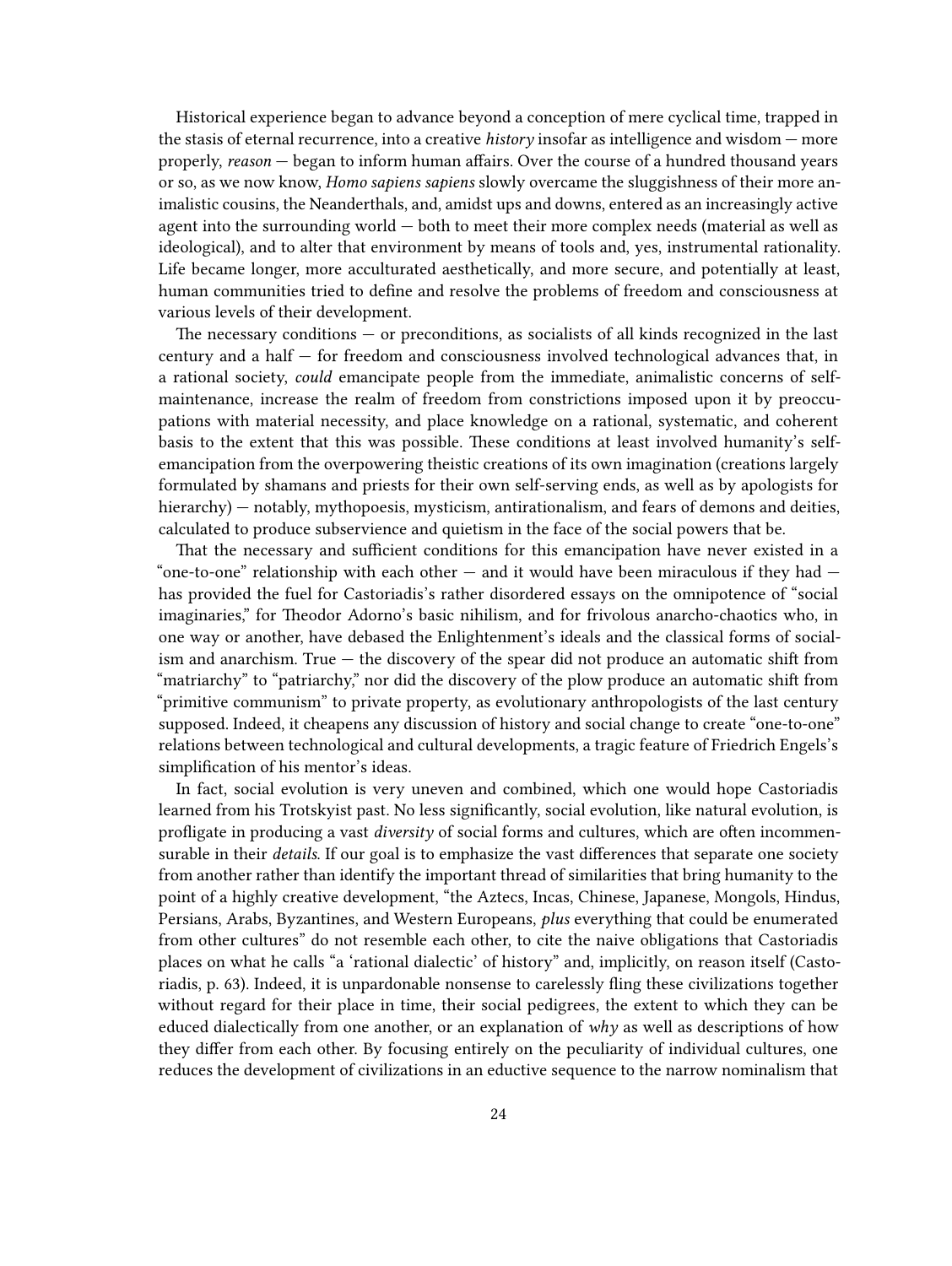Stephen Jay Gould applied to organic evolution — even to the point where the "autonomy" so prized by Castoriadis can be dismissed as a purely subjective "norm," of no greater value in this postmodernist world of interchangeable equivalences than authoritarian "norms" of hierarchy.

But if we explore very existential *developments* toward freedom from toil and freedom from oppression in all its forms, we find that there *is* a History to be told of rational advances — without presupposing teleologies that predetermine that History and its tendencies. If we can give material factors their due emphasis without reducing cultural changes to strictly automatic responses to technological changes and without locating *all* highly variegated societies in a nearly mystical sequence of "stages of development," then we can speak intelligibly of definite advances made by humanity out of animality, out of the timeless "eternal recurrence" of relatively stagnant cultures, out of blood, gender, and age relationships as the basis for social organization, and out of the image of the "stranger," who was not kin to other members of a community, indeed, who was "inorganic," to use Marx's term, and hence subject to arbitrary treatment beyond the reach of customary rights and duties, defined as they were by tradition rather than reason.

Important as the development of agriculture, technology, and village life was in moving toward this moment in human emancipation, the emergence of the city was of the greatest importance in freeing people from mere ethnic ties of solidarity, in bringing reason and secularity, however rudimentarily, into human affairs. For it was only by this evolution that segments of humanity could replace the tyranny of mindless custom with a definable and rationally conditioned *nomos,* in which the idea of justice could begin to replace tribalistic "blood vengeance" — until later, when it was replaced by the idea of freedom. I speak of the *emergence* of the city, because although the development of the city has yet to be completed, its moments in History constitute a discernable dialectic that opened an emancipatory realm within which "strangers" and the "folk" *could* be reconstituted as *citizens,* notably, secular and fully rational beings who approximate, in varying degrees, humanity's *potentiality* to become free, rational, fully individuated, and rounded.

Moreover, the city has been the originating and authentic sphere of *politics* in the Hellenic democratic sense of the term, and of civilization  $-$  not, as I have emphasized again and again, the state. Which is not to say that city-states have not existed. But democracy, conceived as a face-to-face realm of policy-making, entails a commitment to the Enlightenment belief that all "ordinary" human beings are potentially *competent* to collectively manage their political affairs — a crucial concept in the thinking, all its limitations aside, of the Athenian democratic tradition, and more radically, of those Parisian sections of 1793 that gave an equal voice to women as well as all men. At such high points of political development, in which subsequent advances often self-consciously built on and expanded more limited earlier ones, the city became more than a unique arena for human life and politics, and municipalism — *civicism* — which the French revolutionaries later identified with "patriotism" — became more than an expression of love of country. Even when Jacobin demagogues gave it chauvinistic connotations, "patriotism" in 1793 meant that the "national patrimony" was not the "property of the King of France" (whose title the Revolution, in its early stages, changed to the "King of the French"). France, in effect, now belonged to *all* the people.

Over the long run, the city was conceived as the sociocultural *destiny* of humanity, a place where, by late Roman times, there were no "strangers" or ethnic "folk," and by the French Revolution, no custom or demonic irrationalities, but rather *citoyens* who lived in a *free* terrain, organized themselves into discursive assemblies, and advanced canons of secularity and *fraternité,* or more broadly, solidarity and *philia*, hopefully guided by reason.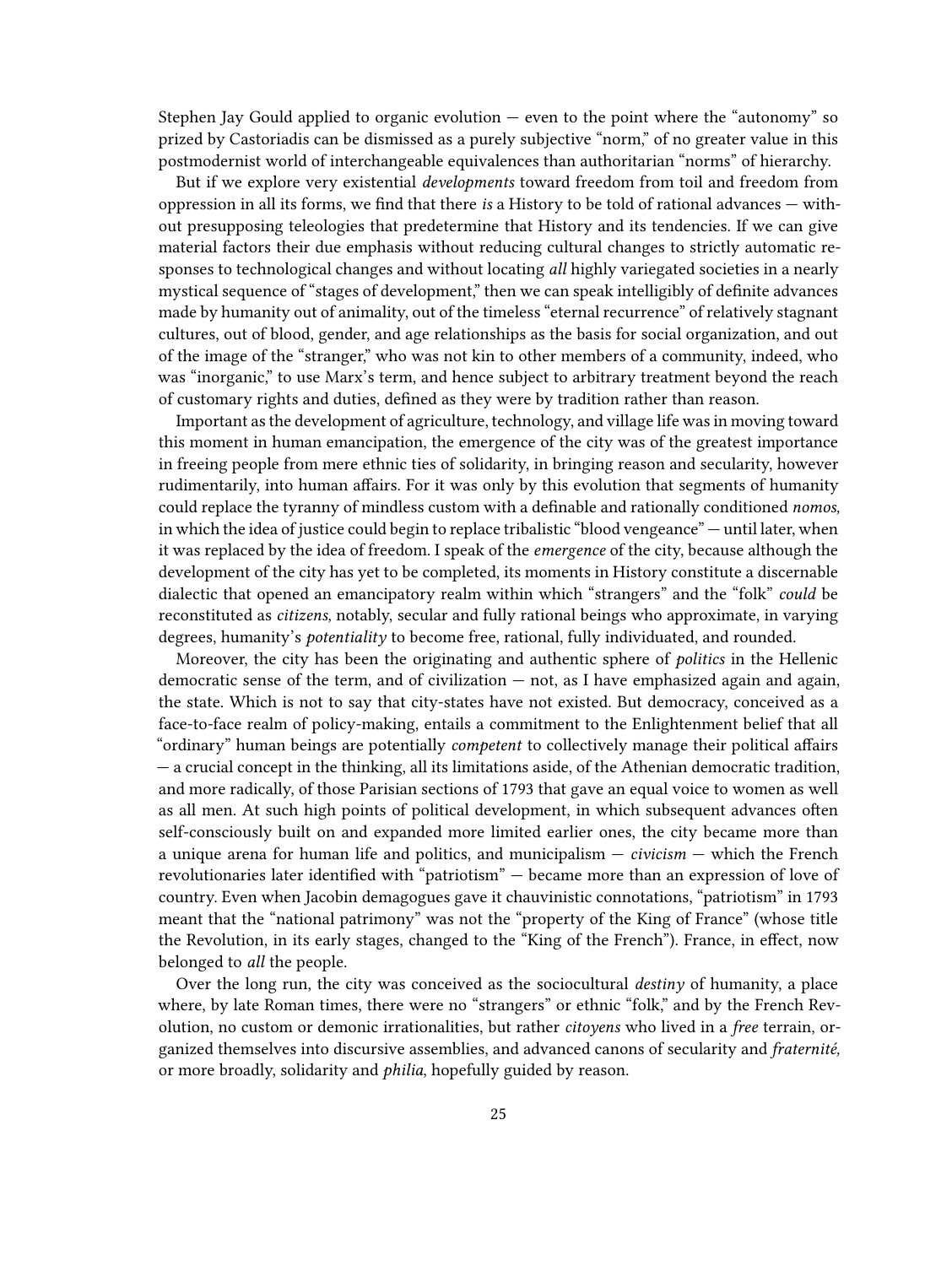Moreover, the French revolutionary tradition was strongly confederalist until the dictatorial Jacobin Republic came into being — wiping out the Parisian sections as well as the ideal of a *fête de la fédération*. One must read Jules Michelet's account of the Great Revolution to learn the extent to which *civicism* was identified with municipal liberty and *fraternité* with local confederations, indeed a "republic" of confederations, between 1790 and 1793. One must explore the endeavors of Jean Varlet and the Evêché militants of May 30–31, 1793, to understand how close the Revolution came in the insurrection of June 2 to constructing the cherished confederal "Commune of communes" that lingered in the historical memory of the Parisian *fédérés,* as they designated themselves, in 1871.

Hence, let me stress that a libertarian municipalist politics is not a mere "strategy" for human emancipation; it is a rigorous and ethical concordance, as I have already noted, of means and ends (of instrumentalities, so to speak) with historic goals — which implies a concept of History as more than mere chronicles or a scattered archipelago of self-enclosed "social imaginaries." The *civitas,* humanly scaled and democratically structured, is the potential home of a universal *humanitas* that far transcends the parochial blood tie of the tribe, the geo-zoological notion of the "earthling," and the anthropomorphic and juvenile "circle of all Beings" (from ants to pussycats) promoted by Father Berry and his acolytes. It is the *immediate* sphere of public life — not the most "intimate," to use Clark's crassly subjectivized word — which, to be sure, does not preclude but indeed should foster intimacy in the form of solidarity and complementarity.

The *civitas,* humanly scaled and democratically structured, is the initiating arena of rational reflection, discursive decision-making, and secularity in human affairs. It speaks to us from across the centuries in Pericles's magnificent funeral oration and in the earthy, amazingly familiar, and eminently secular satires of Aristophanes, whose works demolish Castoriadis's emphasis on the *"mysterium"* and "closure" of the Athenian *polis* to the modern mind. No one who reads the *chronicles* of Western humanity can ignore the rational dialectic that underlies the accumulation of mere events and that reveals an unfolding of the human potentiality for universality, rationality, secularity, and freedom in an eductive relationship that alone should be called *History.* This History, to the extent that it has culminations at given moments of development, on which later civilizations built, is anchored in the evolution of a secular public sphere, in *politics,* in the emergence of the rational city — the city that is rational institutionally, creatively, and communally. Nor can imagination be excluded from History, but it is an imagination that must be elucidated by reason. For nothing can be more dangerous to a society, indeed to the world today, than the kind of unbridled imagination, unguided by reason, that so easily lent itself to Nuremberg rallies, fascist demonstrations, Stalinist idolatry, and death camps.

## <span id="page-25-0"></span>**XVII**

Clark crudely effaces this vast movement toward citification and the emergence of the citizen by decontextualizing the city of its historical development. Indeed, he writes off the lessons the failings and achievements of municipal history  $-$  by advising his readers that they "must" avoid idealizing [!] past forms such as the *polis,* medieval free cities, or revolutionary sections and [Parisian] communes," lest they miss "their flaws, limitations, and especially, their ideological aspects" — as if our exploration of them (which Clark outrageously transmutes into "idealizations") ignored their limitations.This man can only conceive of libertarian municipalism (coarsely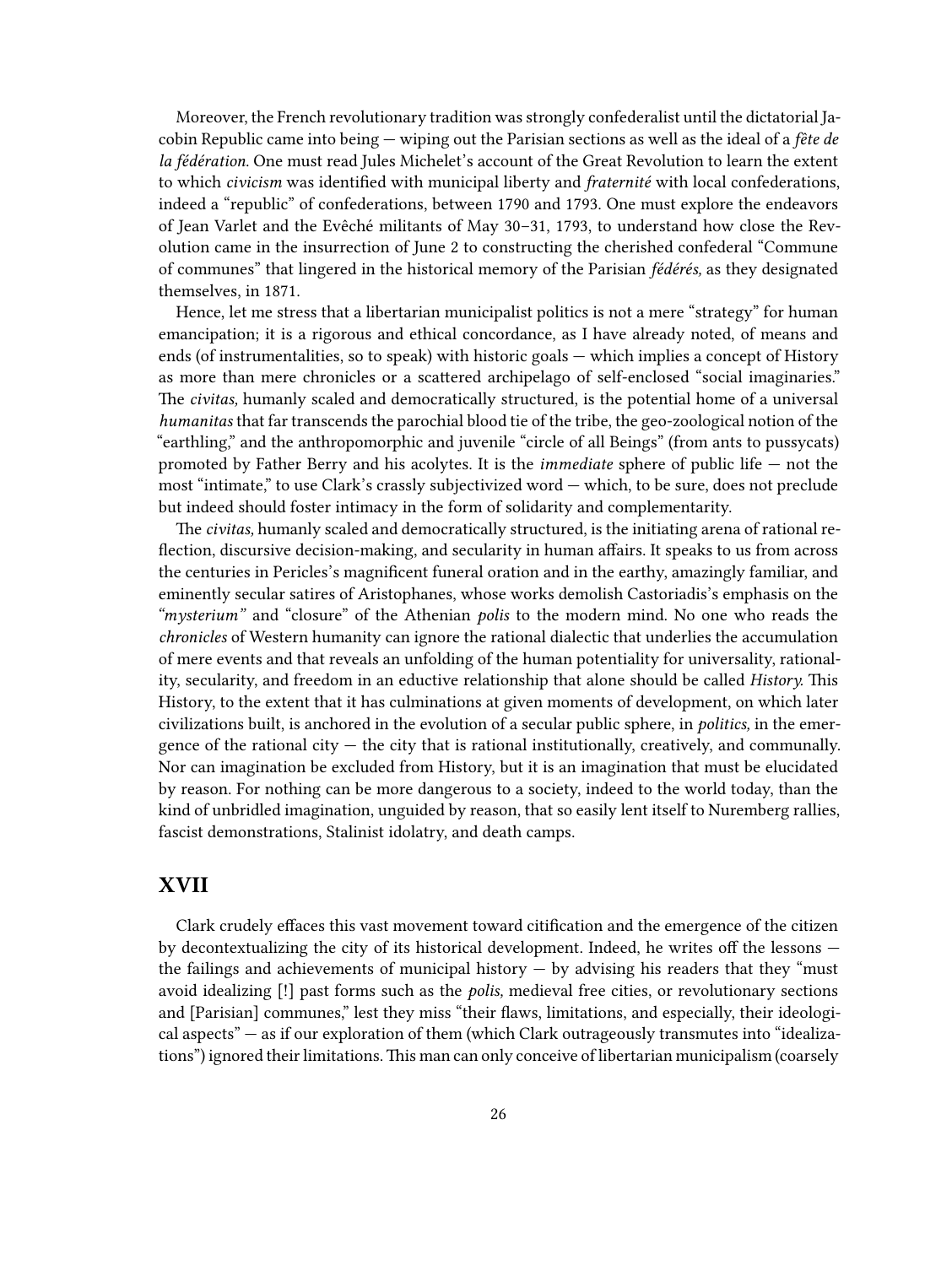enough, as "municipal socialism"!) as a "strategy," weighing its chances of success against its possible failings, and recklessly shifting his critical positions from outright elitism to the "possible" failure of full popular participation in assembly meetings. The importance of distinguishing policy-making from administration, so crucial in understanding power relationships in free municipalities (a point regarding which Marx so significantly erred in *The Civil War in France*), is eclipsed by philistine concerns about the dangers of charismatic leaders and "factionalism" — as though factionalism, which terrified the oligarchical American constitutionalists of 1787, were a danger even to a republican polity!

This distinction must be emphasized because Clark radically collapses the *political* domain the most *immediate* public sphere that renders a face-to-face democracy possible — into the *social* sphere. Thus, we are told that it is "not clear … why the municipality should be considered quite so fundamental" if municipalism "*rejects* the view of some anarchists and many utopians that the most *intimate personal sphere,* whether identified with the affinity group [!], the familial group or the communal *living* group is most fundamental *socially* and *politically*" (pp. 5–6, emphasis added). In this rambling conflation of the most "immediate" with the most "intimate," of the "political" with the "personal," and of the "familial" and communal "living group" with the "political," Clark reduces the public sphere — the arena of the political or the self-management of the *polis* — to the bedroom, living room, and kitchen, or, if you like, to the café and park, in short, to the personal. One could dwell at considerable length on this overly subjectivistic, narcissistic, indeed Yuppie vision of social life. If "some anarchists and many utopians" ignore the historic development of humanity out of the parochial kin-oriented domestic life that prevailed in tribal society, toward the confederation of free cities, so much the worse for current anarchism — which indeed has largely failed to distinguish politics of *any* kind from statism, not to speak of "utopianism," whatever that may be today. Indeed, nothing has been more paralyzing to anarchism (an ecumenical word that encompasses vastly contradictory ideologies) than the proclivity of many young anarchists today to relegate public activity to throwing a brick at a plate-glass window or painting numbingly moronic "revolutionary" and largely personalistic slogans on walls.

Nor can we ignore Clark's wild swings from "mediations" that justify elitist administrative councils, to "vast networks" of affinity groups, communes, and coops; his criticism of a presumably apocalyptic revolution on one page and his plea for an "imaginary break" with existing conditions that will encompass "the impossible" on the next; his philosophical idealism that assigns to imagination a sovereignty over human affairs, that contrasts to his flip-flop concern for material class interests — not to speak of his mechanical grids and endless "possibilities" that might frustrate almost *any* political activity, including the activities of his own "network," with its very imaginary forms of interaction.

This methodology, if such it can be called, is not evidence of intellectual roundedness, especially if all of his complaints against libertarian municipalism can be used more effectively against his own alternatives, but a crude etherealization of "democracy." It coincides completely with the lifestyle anarchism of Hakim Bey, who despises every attempt to change society apart from personalistic, bluntly "chaotic," explosions of personal self-indulgence. In Clark's "surregionalist" world, democracy exists primarily insofar as we "imagine" it and presumably personally "practice" it in every sphere of life. It is notable that Clark's journey "beyond the limits of the city" makes no mention of capitalism but patently accepts a market economy, presumably of small partnerships and enterprises.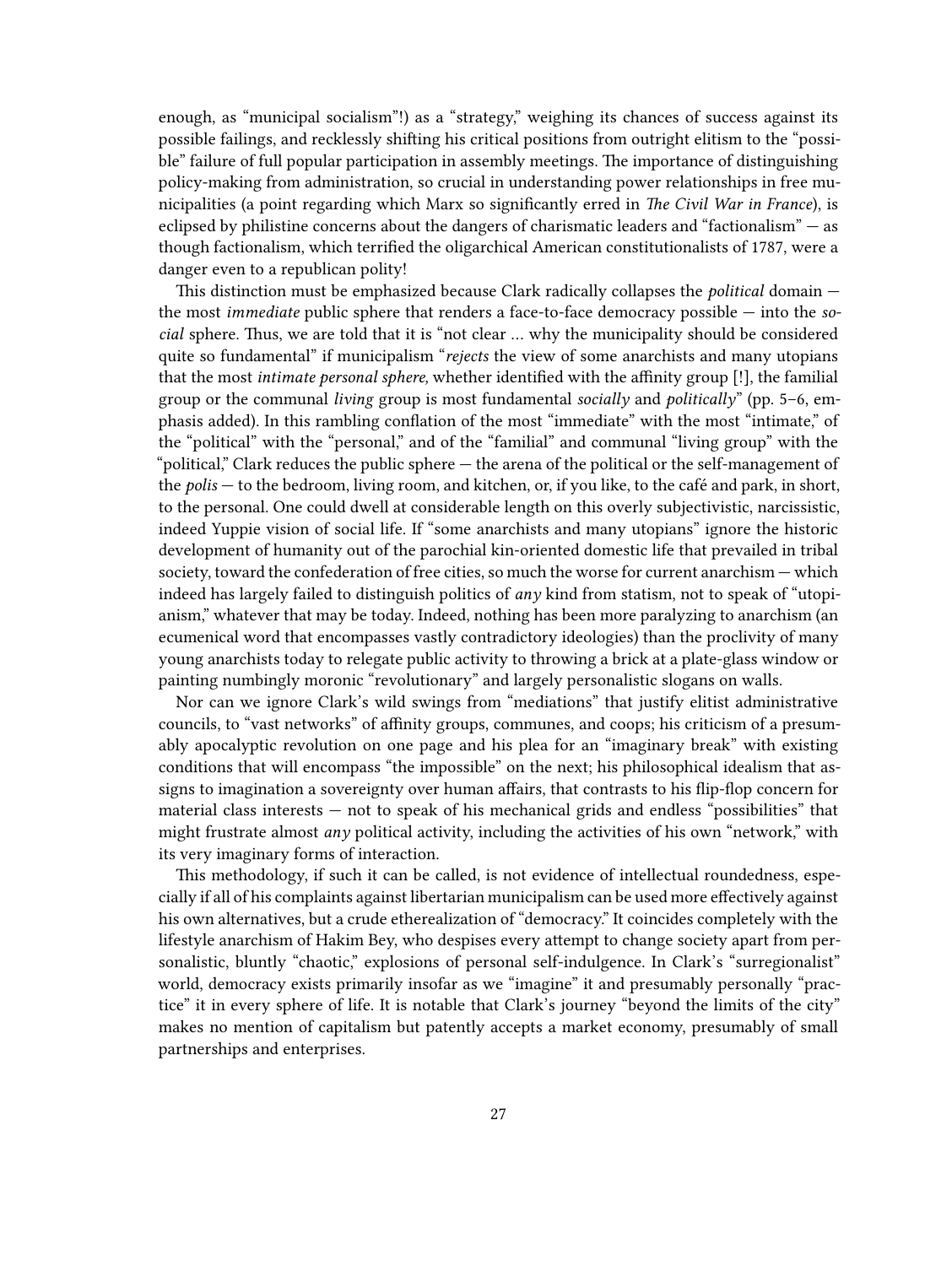But what is fundamentally at issue in going "beyond Clark" is the ideological fluff from which his intuitions arise. The cultural and social barbarism that is closing around this period is above all marked by ideologies of regression: a retreat into an often mythic prelapsarian past; a narcissistic egocentricity in which the political disappears into the personal; and an "imaginary" that dissolves the various phases of a historical development into a black hole of "Oneness" or "interconnectedness," so that all the moments of a development are flattened out. Underpinning this ideological flattening is a Heideggerian *Gelassenheit,* a passive-receptive, indeed quietistic, "letting things be," that is dressed up in countervailing Taoist "contraries" — each of which cancels out its opposite to leave practical reason with a blank sheet upon which *anything* can be scrawled, however hierarchical or oppressive. The Taoist ruler, who Clark adduces, who does not rule, who does nothing yet accomplishes more than anyone else, is a contradiction in terms, a mutual cancellation of the very concepts of "ruler" and "sage" — or, more likely, a tyrant who shrewdly manipulates his or her subject while pretending to be self-effacing and removed from the object of his or her tyranny.

The Chinese ruling classes played at this game for ages. What Marx's fetishism of commodities is for capitalism, this Heideggerian *Gelassenheit* is for present-day ideology, particularly for deep ecology and all its "social ecological" offspring. Thus, we do not *change* the world; we "dwell" in it. We do not *reason* out a course of action; we "intuit" it, or better, "imagine" it. We do not pursue a rational eduction of the moments that make up an evolution; instead, we relapse into a magical reverie, often in the name of an aesthetic vanguardism that surrenders reality to fancy or imagination.

Hence the explosion these days of mystical ecologies, primitivism, technophobia, anticivilizationalism, irrationalism, and cheap fads from devil worship to angelology. Put the prefix *bio*before a word, and you are come up with the most inane, often asocial body of "ideas" possible, such as bioregionalism, which overrides the very fundamental cultural differences that demarcate one community or group of communities from another by virtue of a common watershed, lake, or mountain range.

We can now begin to see the face of a barbarism that is culturally devolutionary, of "new social movements" that are irrelevant to the problems of human experience at best and quietistic, submissive, and self-effacing at worst. If we require "a spiritual revolution more [!] than a political platform, and a regenerated community more [!] than a political movement"; indeed, if democracy is an "imaginary" and that the process of legislating is everywhere, in everything we do; if we must build a vast network of affinity groups, communes, and other largely personalist entities; if we must "dwell" in Taoist quietism — not only on Father Berry's "Earth," but within the bosom of the present society — then indeed, we need no "political movement." A vast network of ashrams will do — and no bourgeois would have cause to fear this development.

— September 20, 1995

## <span id="page-27-0"></span>**Works Cited in This Article**

- Bookchin, Murray, *Post-Scarcity Anarchism* (San Francisco: Ramparts Books, 1971).
- Bookchin, Murray, "Revolution in America," *Anarchos,* no. 1 (February 1968).
- Bookchin, Murray, "Spring Offensives and Summer Vacations," *Anarchos,* no. 4 (1972).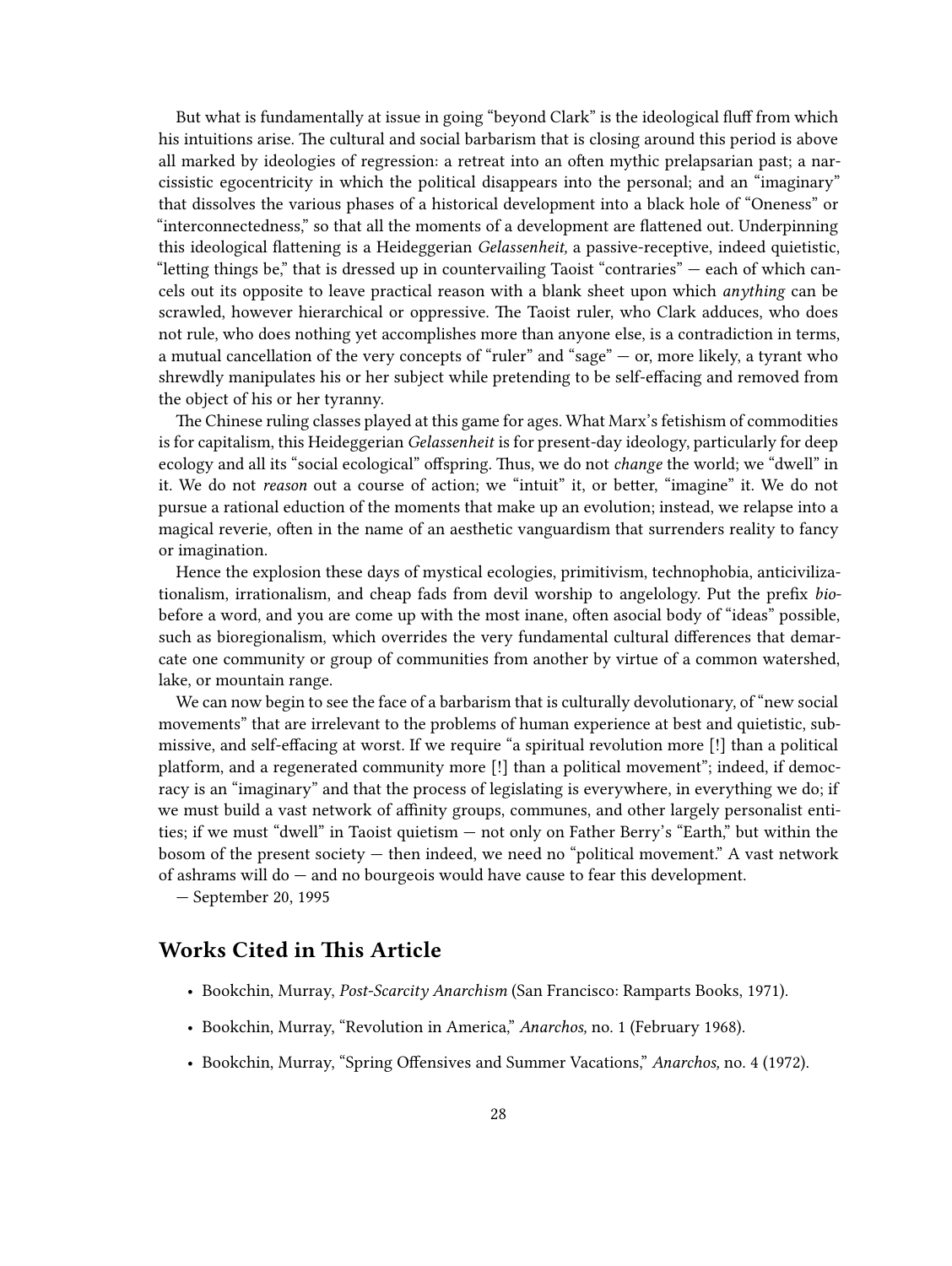- Bookchin, Murray, *Toward an Ecological Society* (Montreal: Black Rose Books, 1981).
- Bookchin, Murray, *Urbanization Without Cities* (1986; rpt. Montreal: Black Rose Books, 1991); to be republished as *From Urbanization to Cities* (London: Cassell, 1995).
- Bookchin, Murray, *Re-enchanting Humanity* (London: Cassell, 1995).
- Bookchin, Murray, and Janet Biehl, "Critique of the Draft Program of the Left Green Network," *Green Perspectives*, no. 23 (1991).
- Cafard, Max (pseud. for John Clark), "The Surre(gion)alist Manifesto," *The Fifth Estate,* vol. 28, no. 1 (Spring 1993), pp. 15–18.
- Castoriadis, Cornelius, *Philosophy, Politics, Autonomy: Essays in Political Philosophy* (New York: Oxford University Press, 1991).
- Clark, John, "The Politics of Social Ecology: Beyond the Limits of the City." Distributed at 1995 Social Ecology gathering.
- Clark, John, "Not Deep Apart," *The Trumpeter*, vol. 12, no. 2 (Spring 1995), pp. 98–104.
- Clark, John, "The Spirit of Hope," *Delta Greens Quarterly,* no. 39 (Summer 1995), pp. 1–2.
- Flint, Anthony, "Some See Bombing's Roots in a U.S. Culture of Conflict," *The Boston Globe,* June 1, 1995, p.1.
- Maple, E. B., "The Fifth Estate Enters the 20<sup>th</sup> Century. We Get a Computer and Hate It!" *The Fifth Estate,* vol. 28, no. 2 (Summer 1993), pp. 6–7.